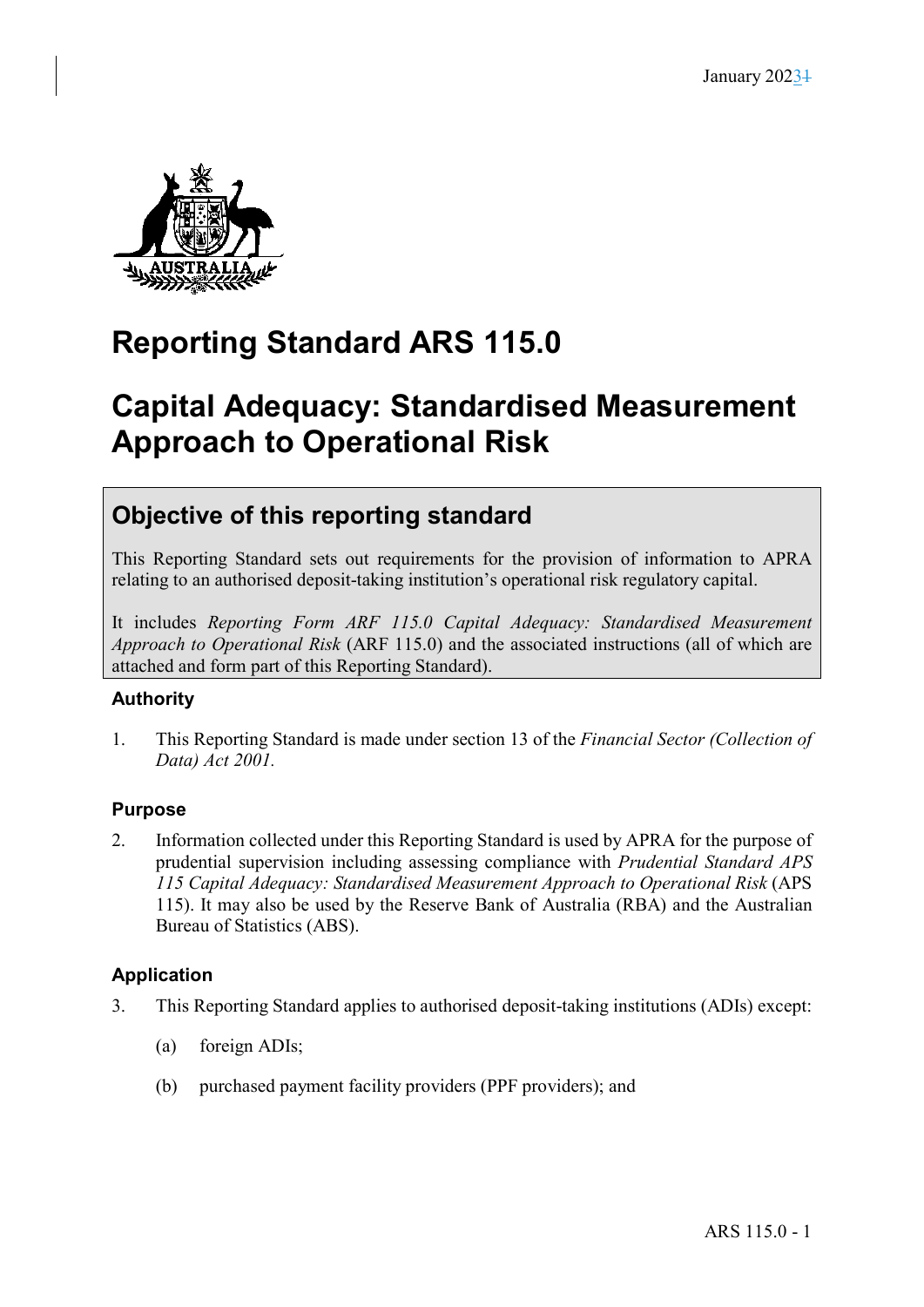(c) ADIs which satisfy the eligibility criteria for the simplified framework.<sup> $+$ </sup>

#### **Commencement**

- 4. Subject to paragraph 5This Rreporting Sstandard applies for reporting periods ending on or after 1 January [2](#page-1-1)023<sup>2</sup>., this Reporting Standard applies for reporting periods ending on or after 1 January 20221.
- 5. For ADIs which, as at 31 December 2020, do not have APRA's approval to use an advanced measurement approach to operational risk under APS 115 at 31 December 2021, this Reporting Standard applies for reporting periods ending on or after 1 January 20232.RSes

#### **Information required**

- 6.5. An ADI to which this Reporting Standard applies must provide APRA with the information required by this Reporting Standard designated for an ADI at Level 1 in respect of each reporting period.
- 7.6. If an ADI to which this Reporting Standard applies is part of a Level 2 group, the ADI must also provide APRA with the information required by this Reporting Standard designated for an ADI at Level 2 for each reporting period, unless the ADI is a subsidiary of an authorised NOHC. If the ADI is a subsidiary of an authorised NOHC, the ADI's immediate parent NOHC must provide APRA with the information required by that form for each reporting period. In doing so, the immediate parent NOHC must comply with this Reporting Standard (other than paragraphs  $56$  and  $1243$ ) as if it were the relevant ADI.

### **Method of submission**

8.7. The information required by this Reporting Standard must be given to APRA in electronic format using an electronic method available on APRA's website or by a method notified by APRA prior to submission.The information required by this Reporting Standard must be given to APRA in an electronic method (i.e. a web-based

<span id="page-1-0"></span><sup>1</sup> For the purposes of this consultation please refer to APRA's 12 June 2019 Discussion Paper *Response to Submissions: Revisions to the capital framework for authorised deposit-taking institutions*, which discusses the simplified framework.

<span id="page-1-1"></span><sup>&</sup>lt;sup>2</sup> ADIs with APRA's approval to use an advanced measurement approach to operational risk under APS 115 as at 31 December 2021 may report information under this Reporting Standard for reporting periods ending on or after 1 January 2022. Where an ADI with APRA's approval to use an advanced measurement approach to operational risk reports information under this Reporting Standard on or after 1 January 2022, that ADI is not required to report information under Reporting Standard ARS 115.0 Advanced Measurement Approaches (AMA) to Operational Risk (made by *Financial Sector (Collection of Data) (reporting standard) determination No. 7 of 2018*).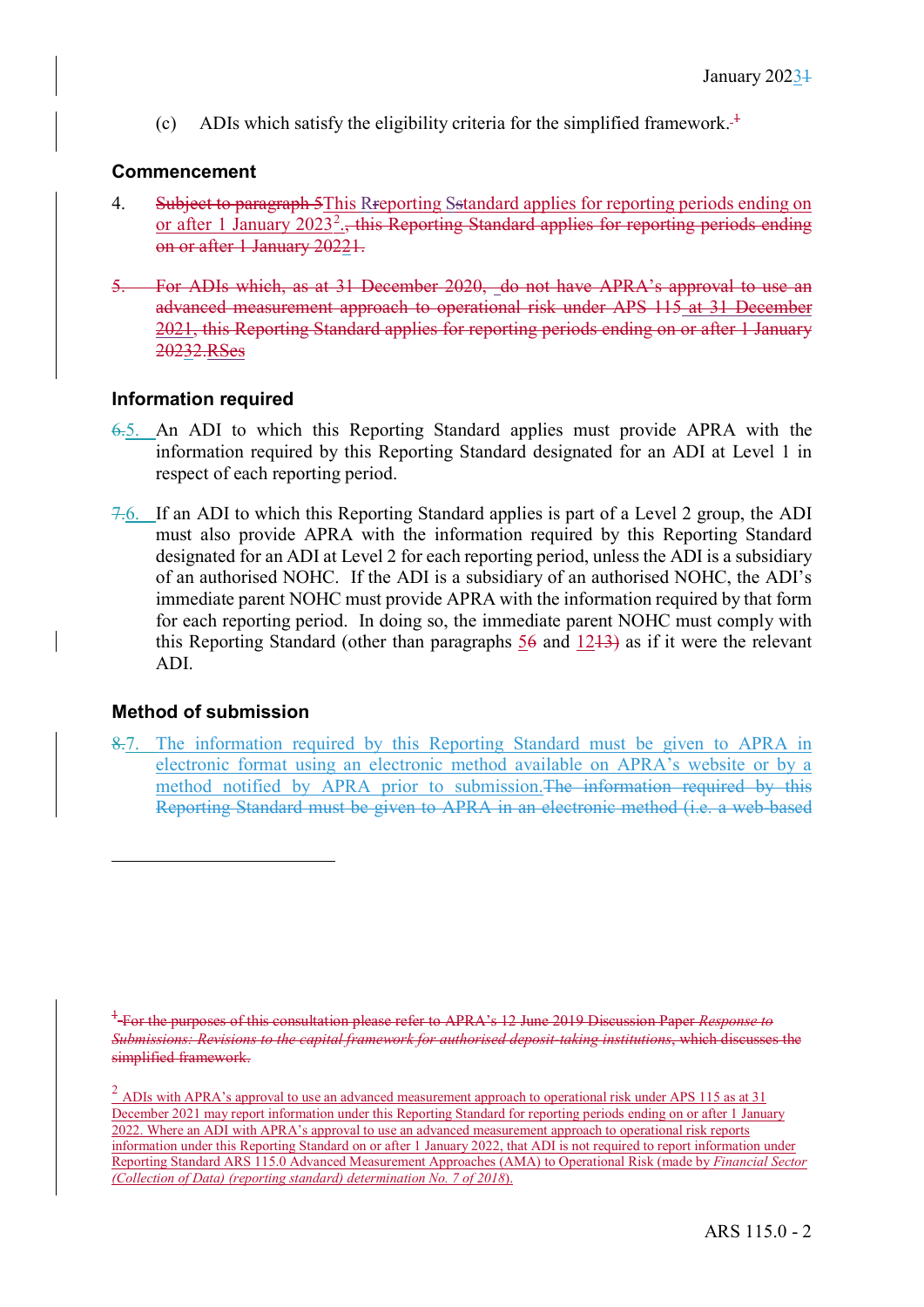solution) available on APRA's website, or by a method notified by APRA, in writing, prior to submission.

#### **Reporting periods and due dates**

- 9.8. Subject to paragraph 910, an ADI to which this Reporting Standard applies must provide the information required by this Reporting Standard for each quarter based on the financial year (within the meaning of the *Corporations Act 2001*) of the ADI.
- 10.9. APRA may, by notice in writing, change the reporting periods, or specified reporting periods, for a particular ADI, to require it to provide the information required by this Reporting Standard more frequently, or less frequently, having regard to:
	- (a) the particular circumstances of the ADI;
	- (b) the extent to which the information is required for the purposes of the prudential supervision of the ADI; and
	- (c) the requirements of the RBA or the ABS.
- 11.10. The information required by this Reporting Standard must be provided to APRA within 35 calendar days after the end of the reporting period to which this information relates.
- 12.11. APRA may grant an ADI an extension of a due date in writing, in which case the new due date for the provision of the information will be the date on the notice of extension.

Note: For the avoidance of doubt, if the due date for a particular reporting period falls on a day other than a usual business day, an ADI is nonetheless required to submit the information required no later than the due date.

#### **Quality control**

- 13.12. All information provided by an ADI under this Reporting Standard (except for the information required under paragraph 67) must be the product of systems, processes and controls that have been reviewed and tested by the external auditor of the ADI as set out in *Prudential Standard APS 310 Audit and Related Matters*. Relevant standards and guidance statements issued by the Auditing and Assurance Standards Board provide information on the scope and nature of the review and testing required from external auditors. This review and testing must be done on an annual basis or more frequently if required by the external auditor to enable the external auditor to form an opinion on the accuracy and reliability of the information provided by an ADI under this Reporting Standard.
- 14.13. All information provided by an ADI under this Reporting Standard must be subject to processes and controls developed by the ADI for the internal review and authorisation of that information. These systems, processes and controls are to assure the completeness and reliability of the information provided.

#### **Authorisation**

15.14. When an officer of an ADI submits information under this Reporting Standard using a method notified by APRA, it will be necessary for the officer to digitally sign the relevant information using a digital certificate or other digital identity credential acceptable to APRA.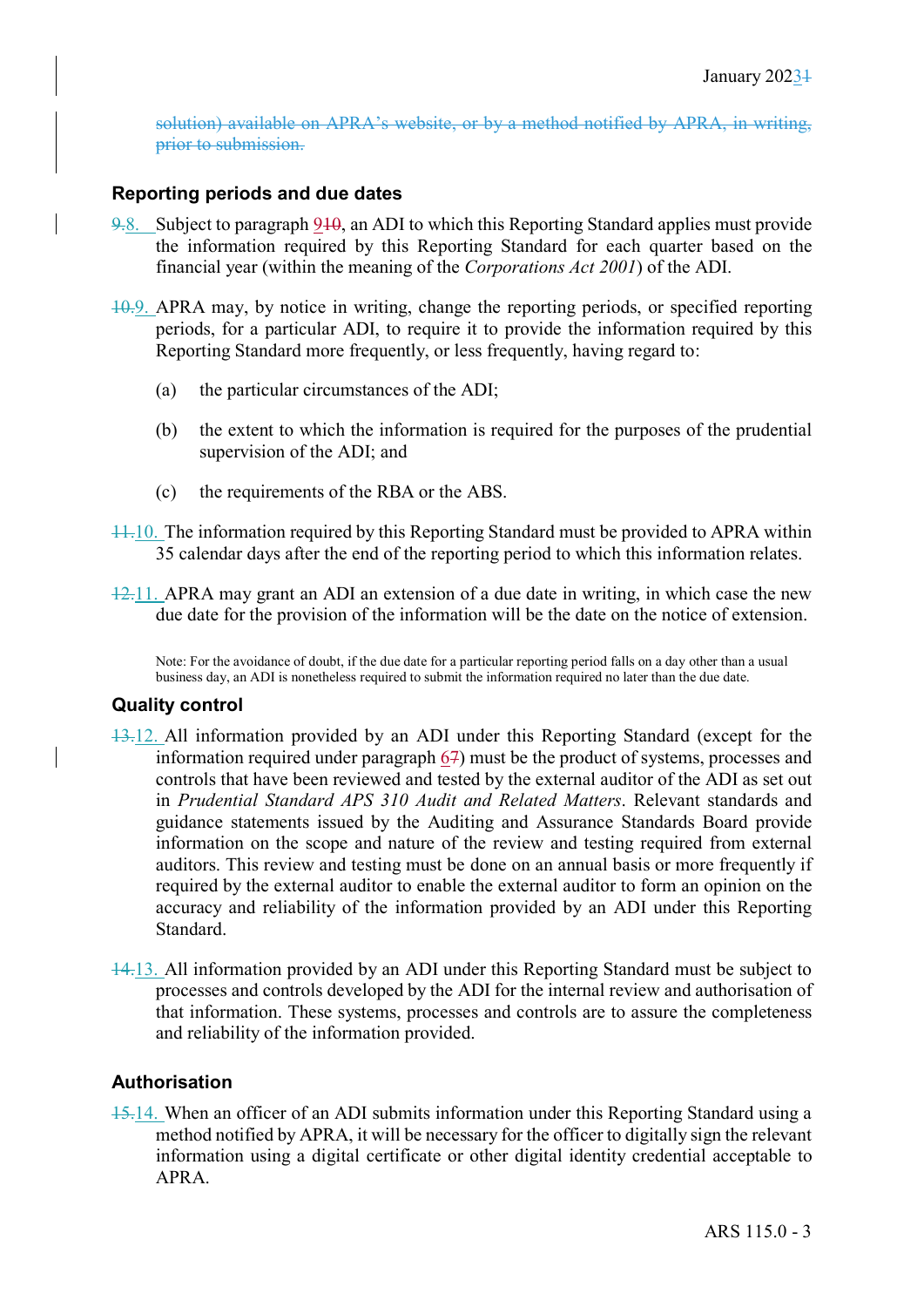#### **Minor alterations to forms and instructions**

16.15. APRA may make minor variations to:

- (a) a form that is part of this Reporting Standard, and the instructions to such a form, to correct technical, programming or logical errors, inconsistencies or anomalies; or
- (b) the instructions to a form, to clarify their application to the form

without changing any substantive requirement in the form or instructions.

17.16. If APRA makes such a variation it must notify in writing each ADI that is required to report under this Reporting Standard.

#### **Interpretation**

18.17. In this Reporting Standard:

*AASB* has the meaning in section 9 of the *Corporations Act 2001.* 

*ADI* means an authorised deposit-taking institution within the meaning of the *Banking Act 1959.* 

*APRA* means the Australian Prudential Regulation Authority established under the *Australian Prudential Regulation Authority Act 1998.* 

*business days* means ordinary business days, exclusive of Saturdays, Sundays and public holidays.

*due date* means the relevant due date under paragraph 10+ or, if applicable, paragraph 112.

*foreign ADI* has the meaning in section 5 of the *Banking Act 1959.* 

*Level 1* has the meaning in paragraph 5 of *Prudential Standard APS 001 Definitions*.

*Level 2* has the meaning in paragraph 5 of *Prudential Standard APS 001 Definitions*.

*reporting period* means a period mentioned in paragraph 89 or, if applicable, paragraph 910.

19.18. In this Reporting Standard, unless the contrary intention appears, a reference to an Act, Regulation, Prudential Standard, Reporting Standard, Australian Accounting Standard or Auditing Standard is a reference to the instrument as in force or existing from time to timeUnless the contrary intention appears, a reference to an Act, Prudential Standard, Reporting Standard, Australian Accounting or Auditing Standard is a reference to the instrument as in force from time to time.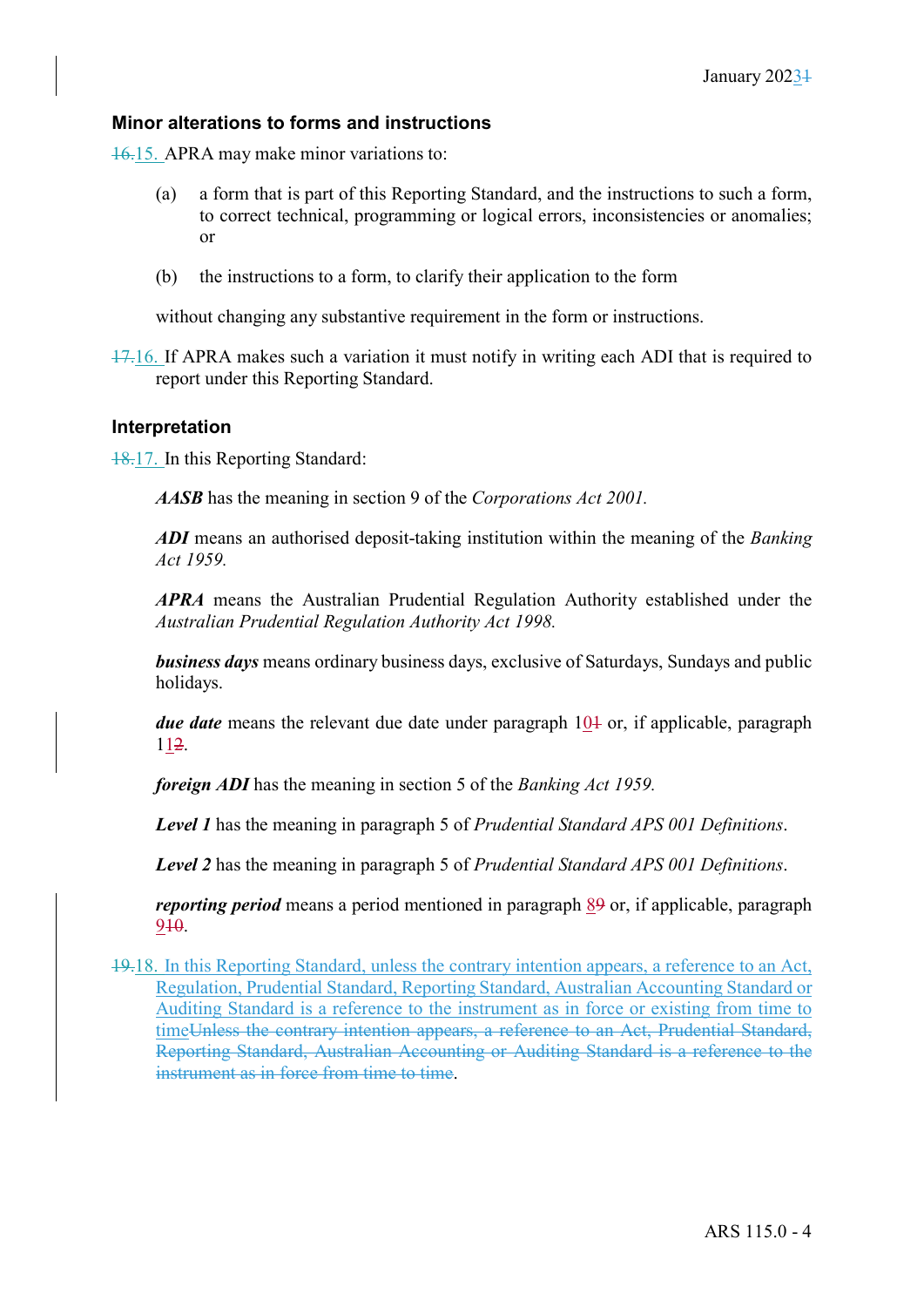## **ARF\_115\_0: Capital Adequacy: Standardised Measurement Approach to Operational Risk**

## **Section A: Business indicator component**

|                                                                            | <b>Most recent</b><br>period -2<br>years | <b>Most recent</b><br>period -1<br>year | <b>Most recent</b><br>period |
|----------------------------------------------------------------------------|------------------------------------------|-----------------------------------------|------------------------------|
|                                                                            | (1)                                      | (2)                                     | (3)                          |
| 1.1. Interest, lease and dividend                                          |                                          |                                         |                              |
| 1.1.1. Interest income                                                     |                                          |                                         |                              |
| 1.1.1.1. Interest income calculated using the<br>effective interest method |                                          |                                         |                              |
| 1.1.1.2. Lease income on operating leases                                  |                                          |                                         |                              |
| 1.1.1.3. Interest income from finance leases                               |                                          |                                         |                              |
| 1.1.1.4. Interest income adjustment                                        |                                          |                                         |                              |
| 1.1.1.4.1. Mergers and acquisitions                                        |                                          |                                         |                              |
| 1.1.1.4.2. Divestments                                                     |                                          |                                         |                              |
| 1.1.2. Interest expense                                                    |                                          |                                         |                              |
| 1.1.2.1. Interest expense                                                  |                                          |                                         |                              |
| 1.1.2.2. Interest expense on lease liabilities                             |                                          |                                         |                              |
| 1.1.2.3. Depreciation and amortisation                                     |                                          |                                         |                              |
| expense                                                                    |                                          |                                         |                              |
| 1.1.2.4. Interest expense adjustment                                       |                                          |                                         |                              |
| 1.1.2.4.1. Mergers and acquisitions                                        |                                          |                                         |                              |
| 1.1.2.4.2. Divestments                                                     |                                          |                                         |                              |
| 1.1.3. Interest-earning assets                                             |                                          |                                         |                              |
| 1.1.3.1. Loans and advances                                                |                                          |                                         |                              |
| 1.1.3.2. Trading securities                                                |                                          |                                         |                              |
| 1.1.3.3. Investment securities                                             |                                          |                                         |                              |
| 1.1.3.4. Property, plant and equipment<br>under operating leases           |                                          |                                         |                              |
| 1.1.3.5. Finance lease receivables                                         |                                          |                                         |                              |
| 1.1.3.6. Interest-earning assets adjustment                                |                                          |                                         |                              |
| 1.1.3.6.1. Mergers and acquisitions                                        |                                          |                                         |                              |
| 1.1.3.6.2. Divestments                                                     |                                          |                                         |                              |
| 1.1.4. Dividend income                                                     |                                          |                                         |                              |
| 1.1.4.1. Dividend income                                                   |                                          |                                         |                              |
| 1.1.4.2. Dividend income adjustment                                        |                                          |                                         |                              |
| 1.1.4.2.1. Mergers and acquisitions                                        |                                          |                                         |                              |
| 1.1.4.2.2. Divestments                                                     |                                          |                                         |                              |
|                                                                            |                                          |                                         |                              |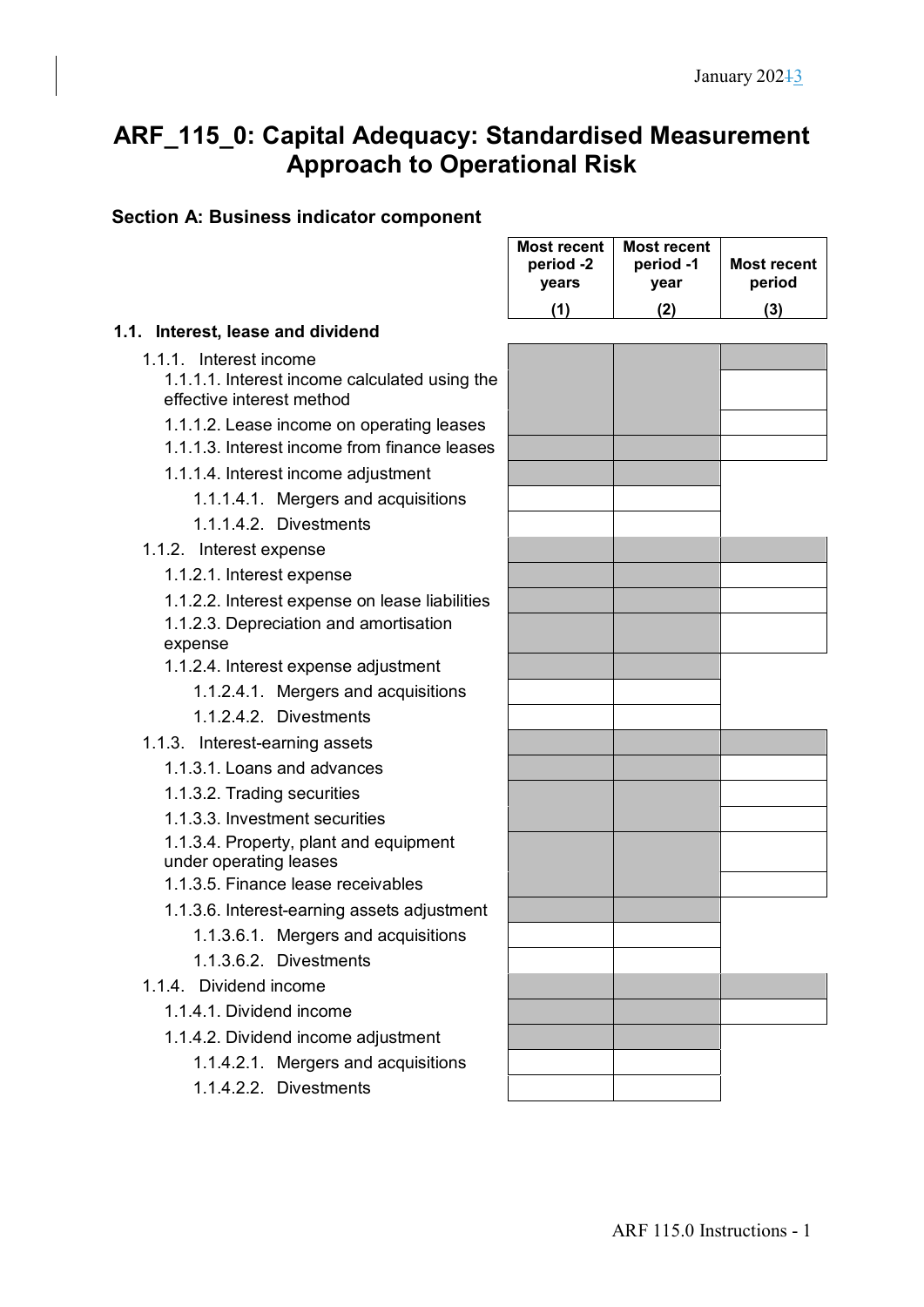## **1.2. Services**

- 1.2.1. Fee and commission income
	- 1.2.1.1. Fee and commission income 1.2.1.2. Fee and commission income adjustment
		- 1.2.1.2.1. Mergers and acquisitions
		- 1.2.1.2.2. Divestments
- 1.2.2. Fee and commission expense
	- 1.2.2.1. Fee and commission expense 1.2.2.2. Fee and commission expense adjustment
		- 1.2.2.2.1. Mergers and acquisitions
		- 1.2.2.2.2. Divestments
- 1.2.3. Other operating income
	- 1.2.3.1. Other operating income
	- 1.2.3.2. Other operating income adjustment
		- 1.2.3.2.1. Mergers and acquisitions
		- 1.2.3.2.2. Divestments
- 1.2.4. Other operating expense
	- 1.2.4.1. Other operating expense
	- 1.2.4.2. Other operating expense adjustment
		- 1.2.4.2.1. Mergers and acquisitions
		- 1.2.4.2.2. Divestments

### **1.3. Financial**

- 1.3.1. Trading book net profit/loss
	- 1.3.1.1. Trading book net profit/loss
	- 1.3.1.2. Trading book net profit/loss adjustment
		- 1.3.1.2.1. Mergers and acquisitions
		- 1.3.1.2.2. Divestments
- 1.3.2. Banking book net profit/loss
	- 1.3.2.1. Banking book net profit/loss 1.3.2.2. Banking book net profit/loss adjustment
		- 1.3.2.2.1. Mergers and acquisitions
		- 1.3.2.2.2. Divestments

## **Section B: Operational risk regulatory capital summary**

#### **2. Business indicator**

#### **3. Operational risk regulatory capital**

- 3.1. Operational risk regulatory capital as calculated
- 3.2. Adjustment to operational risk regulatory capital



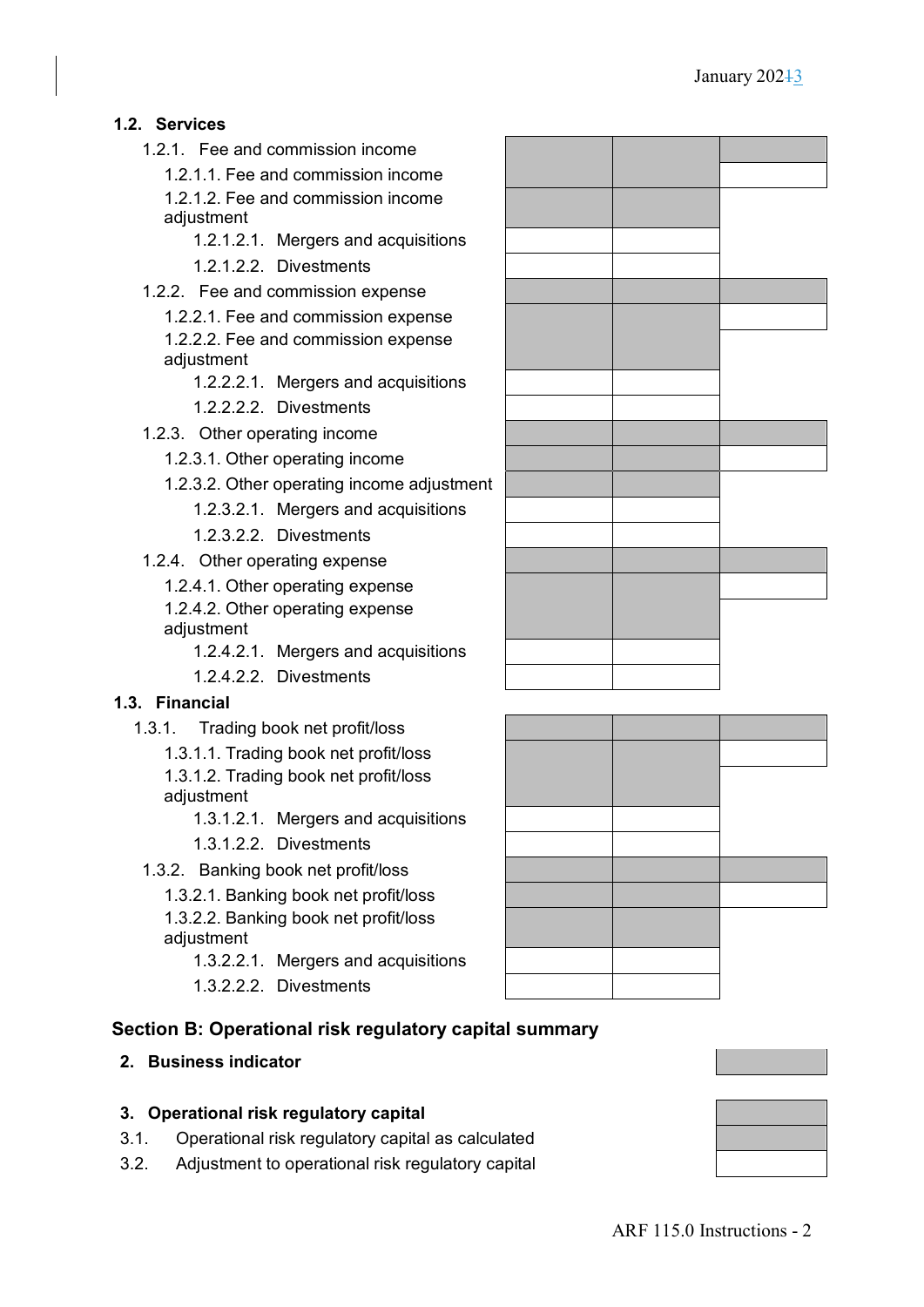## **Section C: Audited data period**

**4. Period covered by audited data**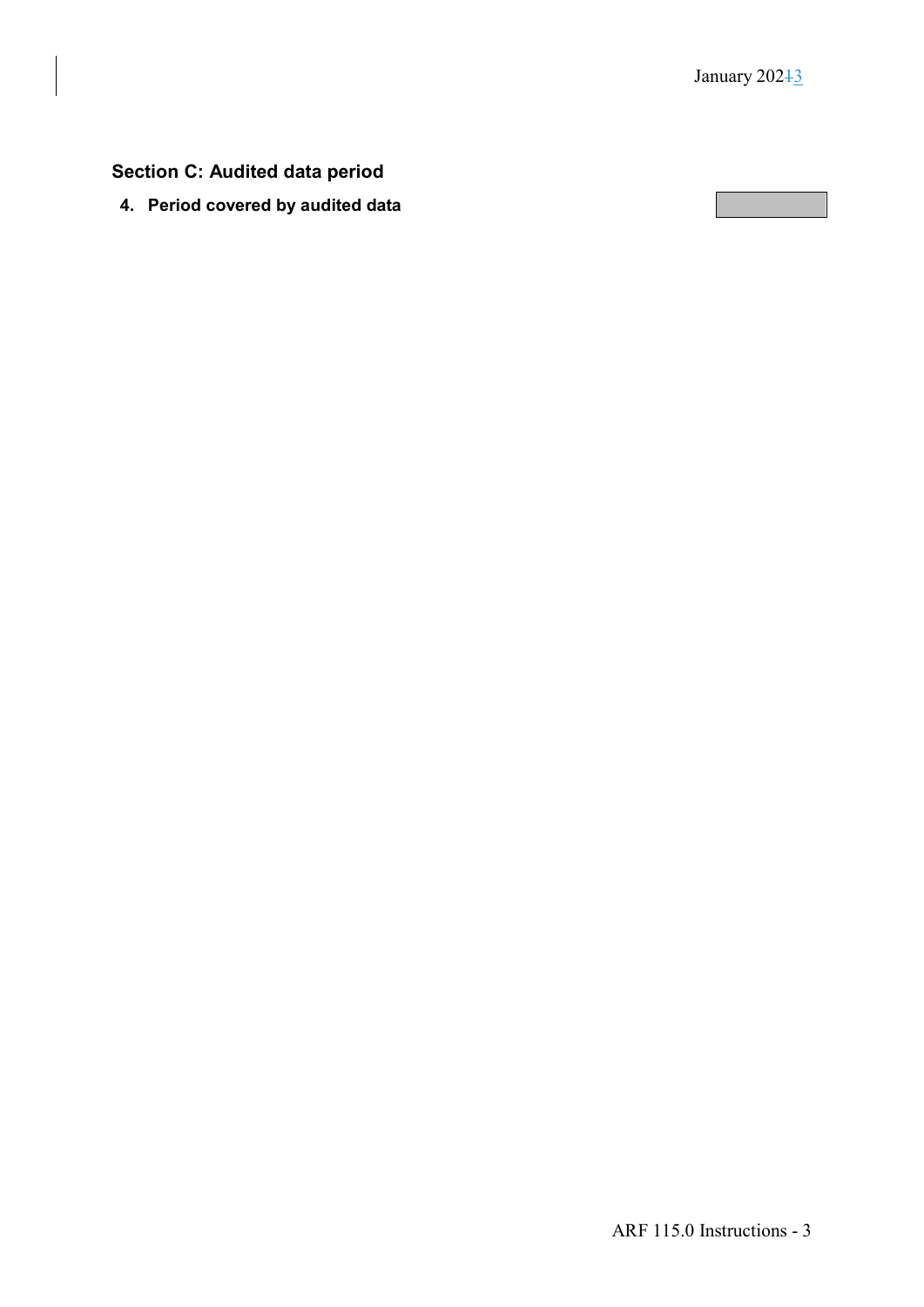# **Reporting Form ARF 115.0**

# **Capital Adequacy: Standardised Measurement Approach to Operational Risk**

# **Instruction Guide**

This instruction guide is designed to assist in the completion of the *Capital Adequacy: Standardised Measurement Approach to Operational Risk* form (ARF 115.0). This form captures the calculation of the capital requirement for operational risk using the standardised approach. In completing this form, authorised deposit-taking institutions (*ADIs*) should refer to *Prudential Standard APS 115 Capital Adequacy: Standardised Measurement Approach to Operational Risk* (APS 115).

Terms highlighted in *bold italics* are defined in paragraph 18 of this Reporting Standard, or the Definitions in this Instruction Guide.

## **General directions and notes**

## **Reporting entity**

This form is to be completed by all *ADIs* on both a *Level 1* and *Level 2* basis (where applicable).

## **Securitisation deconsolidation principle**

Except as otherwise specified in these instructions, the following applies:

- 1. Where an *ADI* (or a member of its *Level 2* consolidated group) participates in a securitisation that meets *APRA's* operational requirements for regulatory capital relief under *Prudential Standard APS 120 Securitisation* (APS 120):
	- (a) special purpose vehicles (SPVs) holding securitised assets may be treated as nonconsolidated independent third parties for regulatory reporting purposes, irrespective of whether the SPVs (or their assets) are consolidated for accounting purposes; and
	- (b) the assets, liabilities, revenues and expenses of the relevant SPVs may be excluded from the *ADI's* reported amounts in *APRA's* regulatory reporting returns.
- 2. Where an *ADI* (or a member of its *Level 2* consolidated group) participates in a securitisation that does not meet *APRA's* operational requirements for regulatory capital relief under APS 120, or the *ADI* undertakes a funding-only securitisation or synthetic securitisation, such assets are to be reported as on-balance sheet in *APRA's* regulatory reporting returns.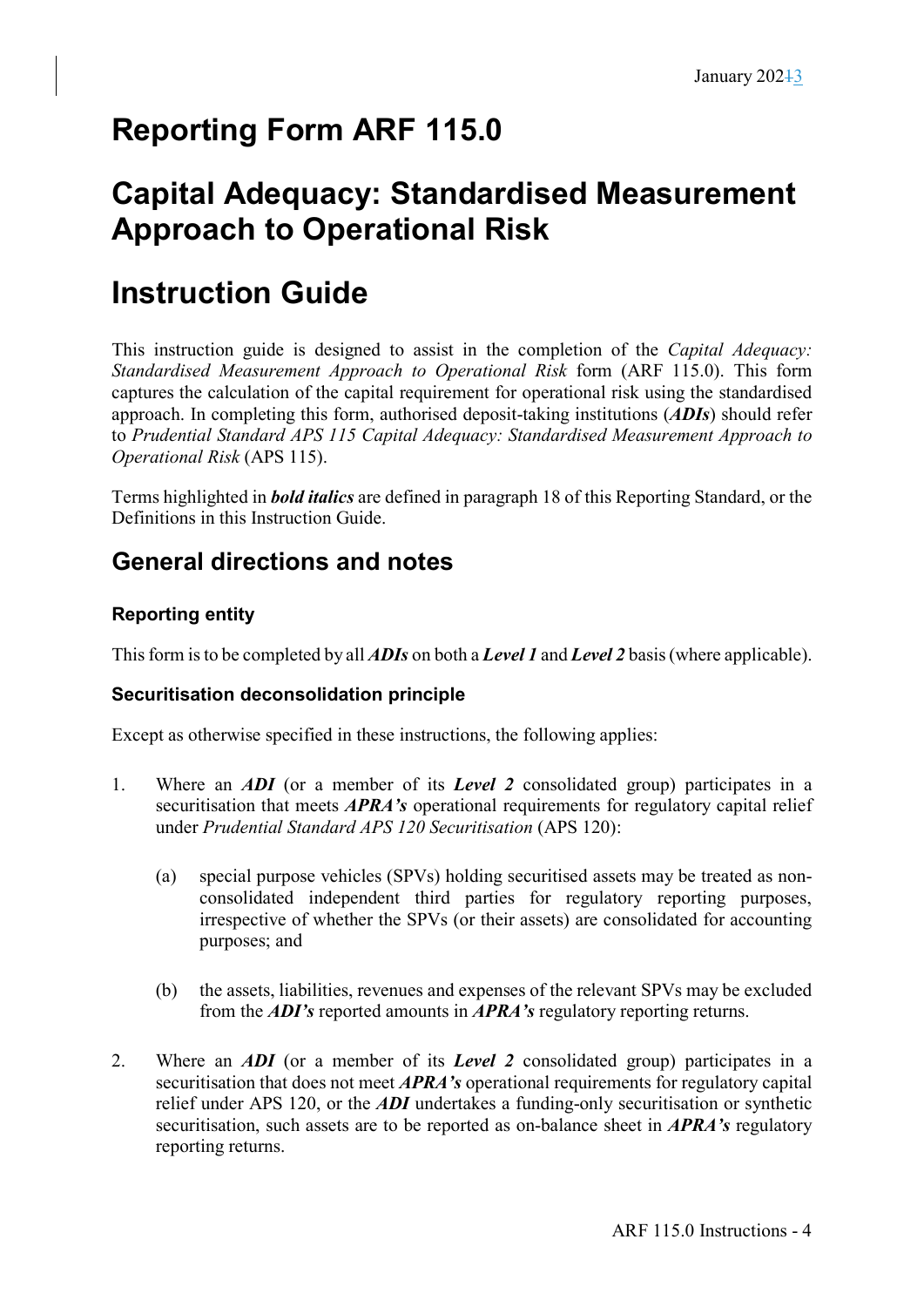### **Unit of measurement**

*ADIs* are asked to complete the formReport monetary amounts on ARF 115.0 in whole Australian dollars (no decimal place).

Amounts denominated in foreign currency are to be converted to AUD in accordance with *AASB 121 The Effects of Changes in Foreign Exchange Rates* (AASB 121).

### **Exclusions**

Exclude the following items from ARF 115.0:

- (a) income and expenses from insurance or reinsurance businesses;
- (b) premiums paid and reimbursements/payments received from insurance or reinsurance policies purchased;
- (c) administrative expenses, including staff expenses, outsourcing fees paid for the supply of non-financial services (e.g. logistical, information technology, or human resources services) and other administrative expenses (e.g. expenses related to information technology, utilities, telephone, travel, office supplies, or postage);
- (d) recovery of administrative expenses including recovery of payments on behalf of customers (e.g. taxes debited to customers);
- (e) expenses of premises and fixed assets, except when these expenses result from operational loss events;
- (f) depreciation/amortisation of tangible and intangible assets, except depreciation/amortisation related to lease assets, which should be included in finance and operating lease expenses;
- (g) provisions or reversal of provisions (e.g. on pensions, or commitments and guarantees given), except provisions related to operational loss events;
- (h) expenses due to share capital repayable on demand;
- (i) impairment or reversal of impairment (e.g. on financial assets, non-financial assets, investments in subsidiaries, or joint ventures and associates);
- (j) changes in goodwill recognised in profit or loss; or
- (k) corporate income tax (tax based on profits including current tax and deferred tax).

### **Definitions**

| <b>Banking book</b> | Has the meaning given in Prudential Standard APS 117 Capital Adequacy: |
|---------------------|------------------------------------------------------------------------|
|                     | Interest Rate Risk in the Banking Book (Advanced ADIs).                |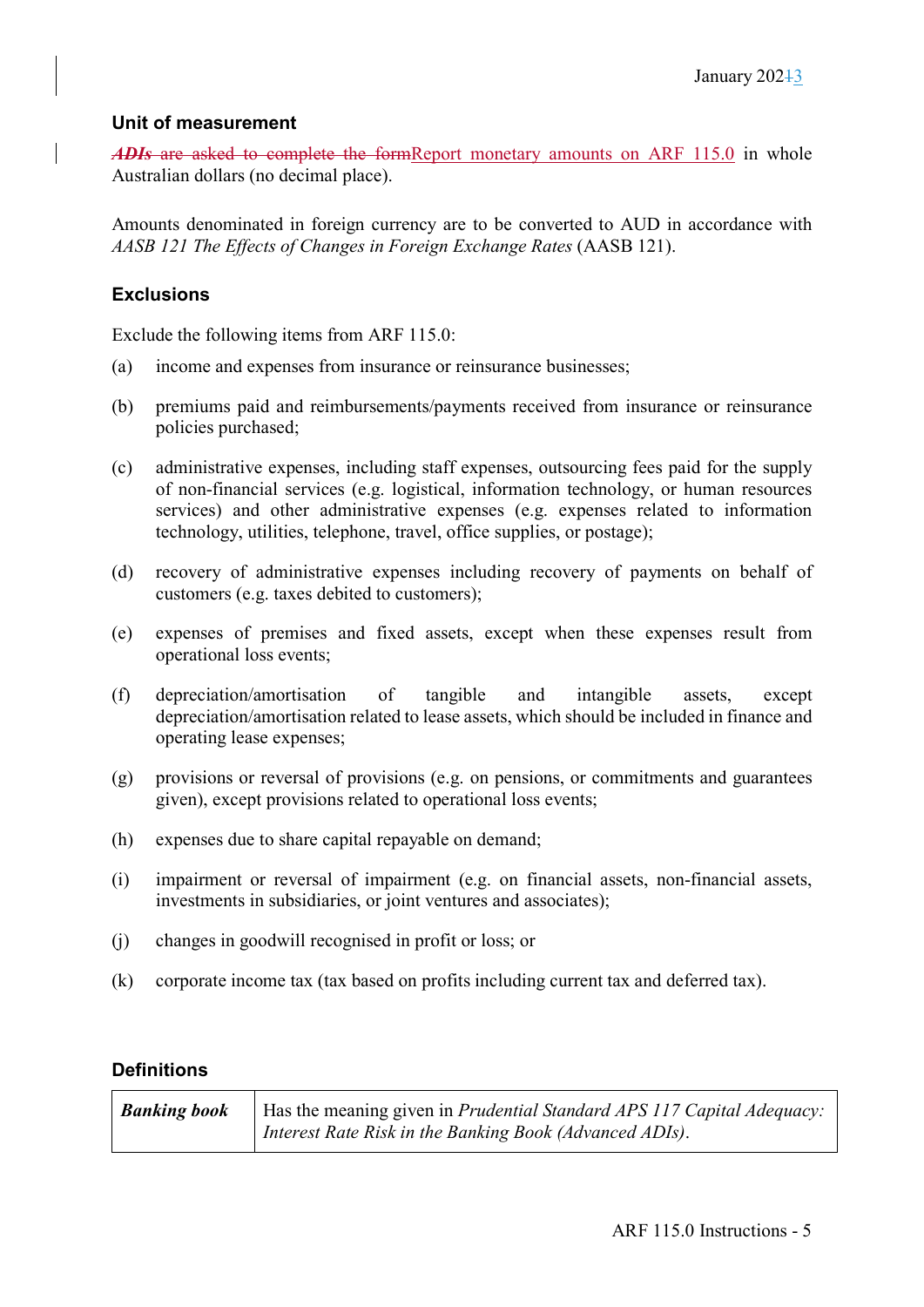| <b>Business</b><br>indicator                                 | Has the meaning given in APS 115.                                                                                                                                                                                                                                                                                                                                                                                                                                                                                                                                                                                      |
|--------------------------------------------------------------|------------------------------------------------------------------------------------------------------------------------------------------------------------------------------------------------------------------------------------------------------------------------------------------------------------------------------------------------------------------------------------------------------------------------------------------------------------------------------------------------------------------------------------------------------------------------------------------------------------------------|
| <b>Depreciation</b><br>and<br><i>amortisation</i><br>expense | Means depreciation and impairment of right-of-use operating lease assets<br>measured in accordance with AASB 16 Leases (AASB 16).                                                                                                                                                                                                                                                                                                                                                                                                                                                                                      |
| <b>Dividend</b><br>income                                    | Means dividend income from investments in stocks and funds not<br>consolidated in the ADI's financial statements, including dividend income<br>from non-consolidated subsidiaries, joint ventures and associates.<br>Measure <i>dividend income</i> in accordance with AASB 9 Financial<br><i>Instruments</i> (AASB 9).                                                                                                                                                                                                                                                                                                |
| Fee and<br>commission<br>expense                             | Means expenses paid for receiving advice and services. This includes but is<br>not limited to expenses paid for:<br>outsourcing of financial services;<br>clearing and settlement;<br>custody;<br>servicing of securitisations;<br>loan commitments and guarantees received; and<br>foreign transactions.<br>This excludes outsourcing fees paid for the supply of non-financial services<br>(e.g. logistical, IT, or human resources).<br>Measure fee and commission expense in accordance with AASB 7<br>Financial Instruments: Disclosures (AASB 7).                                                                |
| Fee and<br>commission<br>income                              | Means income received from providing advice and services. This includes<br>but is not limited to income from:<br>securities<br>services (e.g. issuance,<br>origination,<br>reception,<br>transmission, or execution on behalf of customers);<br>clearing and settlement services;<br>asset management and custody services;<br>fiduciary transactions;<br>payment services;<br>structured finance;<br>servicing of securitisations;<br>loan commitments and guarantees given;<br>foreign transactions; and<br>providing outsourced financial services.<br>Measure fee and commission income in accordance with AASB 7. |
| <b>Finance lease</b><br>receivables                          | Means assets held under a finance lease presented as receivables as defined<br>in AASB 16.                                                                                                                                                                                                                                                                                                                                                                                                                                                                                                                             |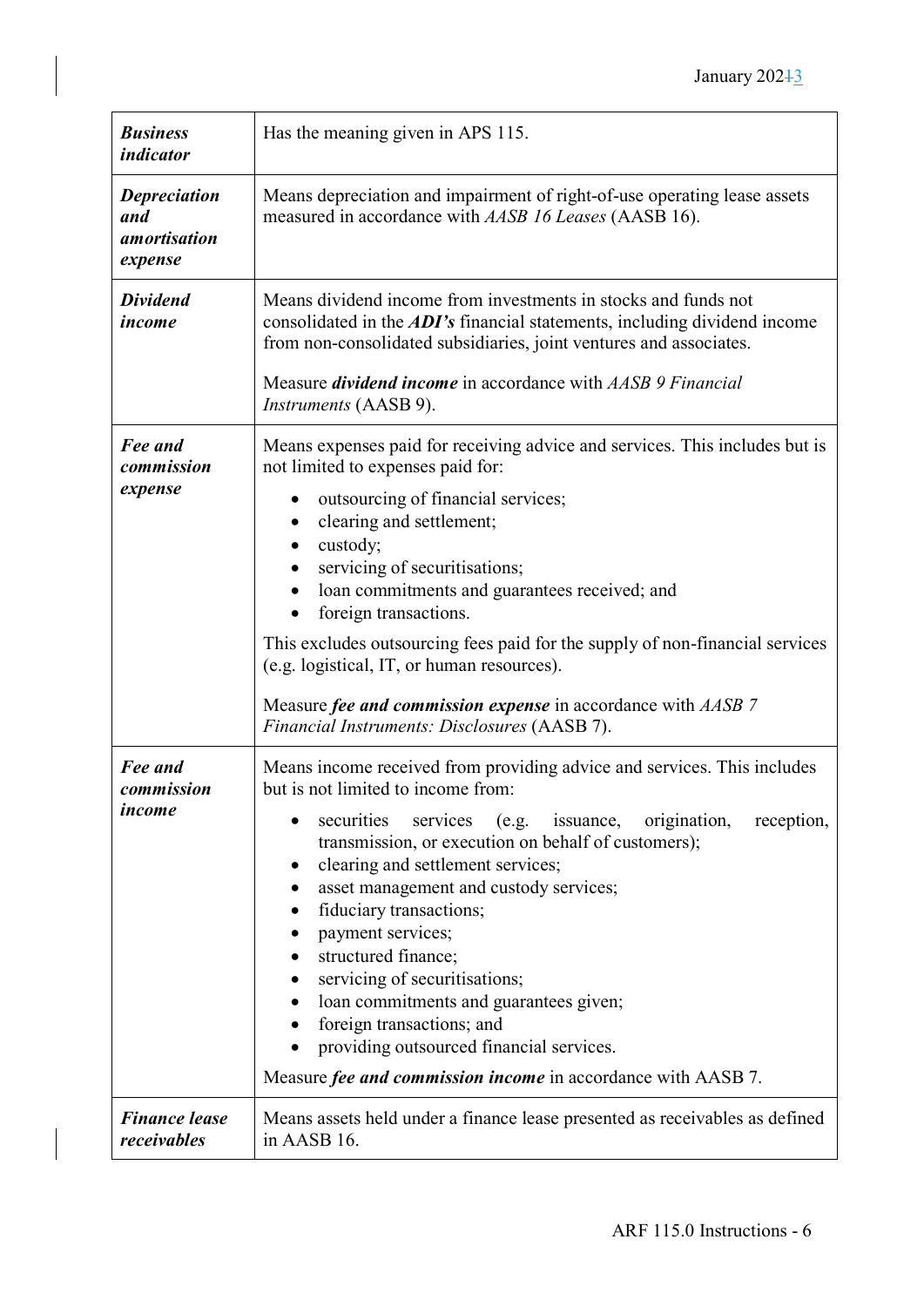| <b>Interest-earning</b><br>assets                                              | Means the sum of <i>loans and advances</i> , <i>trading securities</i> , <i>investment</i><br>securities, property, plant and equipment under operating leases, finance<br>lease receivables, and the interest-earning assets adjustment.                                                                                                       |
|--------------------------------------------------------------------------------|-------------------------------------------------------------------------------------------------------------------------------------------------------------------------------------------------------------------------------------------------------------------------------------------------------------------------------------------------|
| Interest expense<br><i>(financial</i>                                          | Means interest expenses from financial liabilities excluding <i>interest</i><br>expense on lease liabilities and depreciation and amortisation expense.                                                                                                                                                                                         |
| <i>liabilities</i> )                                                           | This includes but is not limited to interest expense from deposits, debt<br>securities issued, and hedge accounting derivatives.                                                                                                                                                                                                                |
| Interest expense<br>on lease                                                   | Means interest expense from lease liabilities, measured in accordance with<br>AASB <sub>16</sub> .                                                                                                                                                                                                                                              |
| <i>liabilities</i>                                                             | This includes but is not limited to losses from leased assets and interest<br>expense on lease liabilities.                                                                                                                                                                                                                                     |
|                                                                                | Exclude depreciation and impairment of right-of-use operating lease assets.<br>Report this under <i>depreciation and amortisation expense</i> .                                                                                                                                                                                                 |
| <b>Interest income</b>                                                         | Means interest income from all financial assets and other interest income.<br>This includes but is not limited to:                                                                                                                                                                                                                              |
|                                                                                | interest income from loans and advances;<br>interest income from assets available for sale;<br>interest income from assets held to maturity and trading assets;<br>interest income from financial and operating leases;<br>profits from leased assets;<br>interest income from hedge accounting derivatives; and<br>other interest income.      |
|                                                                                | Interest income is calculated as the sum of interest income calculated<br>using the effective interest method, lease income on operating leases,<br>interest income from finance leases, and interest income adjustment.                                                                                                                        |
| <b>Interest income</b><br>calculated using<br>the effective<br>interest method | Means <i>interest income</i> calculated using the effective interest method as<br>outlined in AASB 7 and AASB 101 Presentation of Financial Statements<br>(AASB 101).                                                                                                                                                                           |
| <b>Interest income</b><br>from finance<br>leases                               | Means <i>interest income</i> received from financial leases, as defined in AASB<br>16. This includes but is not limited to:<br>profits/losses from sale of finance leases;<br>finance income on the net investment in finance leases; and<br>income related to variable lease payments not included in the net<br>investment in finance leases. |
| <i>Investment</i><br><i>securities</i>                                         | Means securities that are not <i>trading securities</i> .<br>These are generally securities purchased with the intent that they be held to<br>maturity or held for a period of time though not necessarily to maturity (i.e.<br>equity securities where it is not technically possible to hold to maturity).                                    |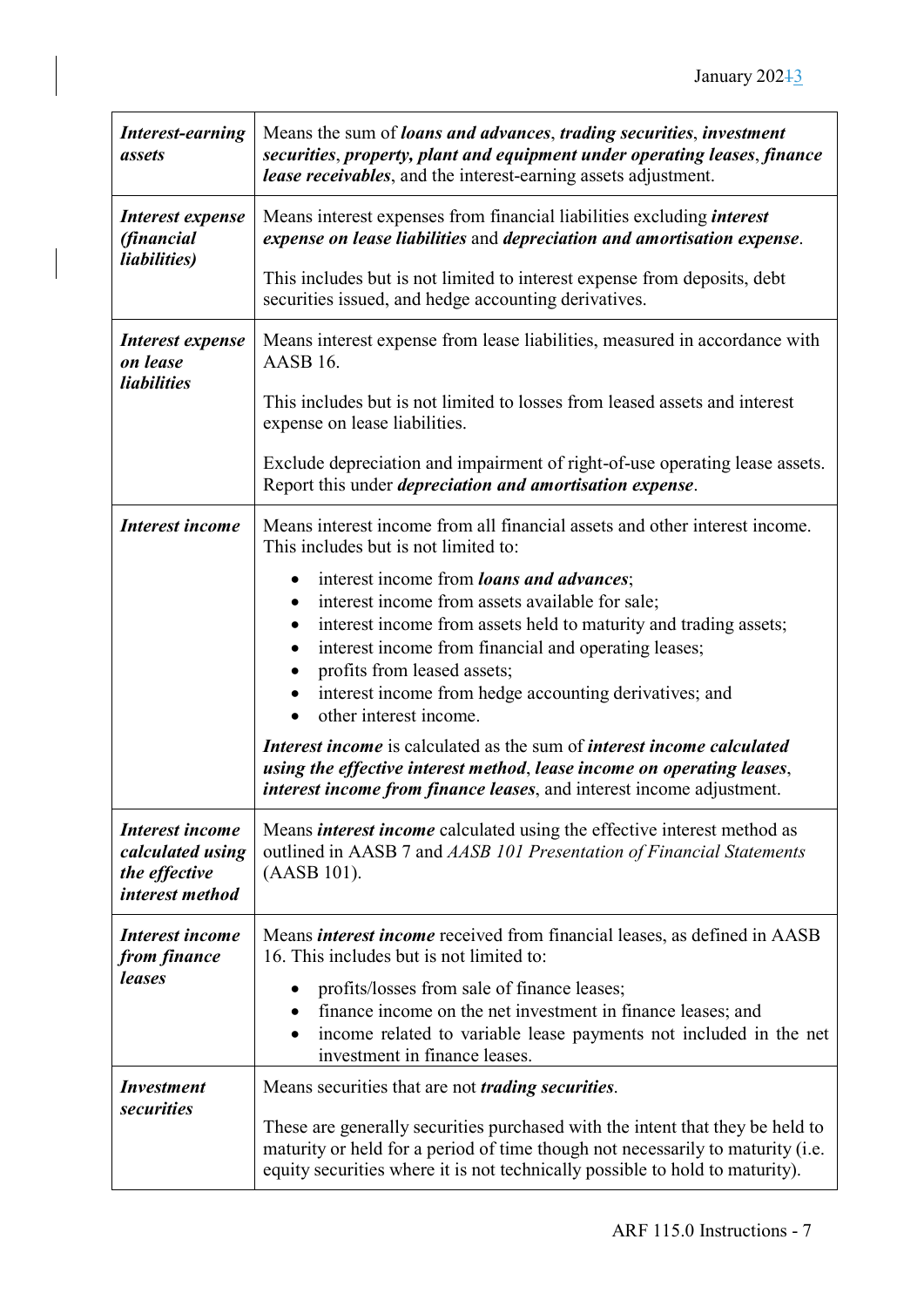| Lease income<br>on operating<br>leases      | Means income from operating leases as outlined in AASB 16 and AASB<br>140 Investment Property (AASB 140).                                                                                                                                                                                                                                                                                                                                                                                                                                                                                                                                                                                                                                                                                                                                                                                                                                                                         |
|---------------------------------------------|-----------------------------------------------------------------------------------------------------------------------------------------------------------------------------------------------------------------------------------------------------------------------------------------------------------------------------------------------------------------------------------------------------------------------------------------------------------------------------------------------------------------------------------------------------------------------------------------------------------------------------------------------------------------------------------------------------------------------------------------------------------------------------------------------------------------------------------------------------------------------------------------------------------------------------------------------------------------------------------|
| <b>Loans</b> and<br>advances                | Means total gross outstanding loans and advances measured in accordance<br>with AASB 7.                                                                                                                                                                                                                                                                                                                                                                                                                                                                                                                                                                                                                                                                                                                                                                                                                                                                                           |
| Net profit/loss<br>from the<br>banking book | Means net profit/loss from the <b>banking book</b> . This may include net<br>profit/loss from:<br>financial assets and liabilities measured at fair value through profit or<br>loss in accordance with (AASB 7);<br>realised gains/losses on financial assets and liabilities not measured<br>at fair value through profit and loss (e.g. loans and advances, assets<br>available for sale, assets held to maturity, and financial liabilities<br>measured at amortised cost);<br>hedge accounting; and<br>exchange differences.                                                                                                                                                                                                                                                                                                                                                                                                                                                  |
| Net profit/loss<br>from the<br>trading book | Means net profit/loss from the <i>trading book</i> . This may include net<br>profit/loss from:<br>trading assets and trading liabilities (e.g. derivatives, debt securities,<br>equity securities, loans and advances, short positions, and other<br>trading assets and liabilities);<br>hedge accounting; and<br>exchange differences.                                                                                                                                                                                                                                                                                                                                                                                                                                                                                                                                                                                                                                           |
| <b>Other operating</b><br>expenses          | Means expenses and losses from ordinary banking operations not included<br>in other <b>business indicator</b> items but of a similar nature, or from<br>operational loss events.<br>This may include, but is not limited to:<br>losses from non-current assets and disposal groups classified as held<br>for sale not qualifying as discontinued operations (measured in<br>accordance with AASB 5 Non-current Assets Held for Sale and<br>Discontinued Operations (AASB 5));<br>losses incurred as a consequence of operational loss events (e.g. fines,<br>penalties, settlements, or replacement cost of damaged assets), which<br>have not been provisioned/reserved for in previous years (measured<br>in accordance with AASB 101); and<br>expenses related to establishing provisions/reserves for operational<br>loss events (measured in accordance with AASB 137 Provisions,<br>Contingent Liabilities and Contingent Assets).<br>Exclude losses from operating leases. |
| <b>Other operating</b><br>income            | Means income from ordinary banking operations not included in other<br><b>business indicator</b> items but of a similar nature.                                                                                                                                                                                                                                                                                                                                                                                                                                                                                                                                                                                                                                                                                                                                                                                                                                                   |
|                                             | This may include, but is not limited to:                                                                                                                                                                                                                                                                                                                                                                                                                                                                                                                                                                                                                                                                                                                                                                                                                                                                                                                                          |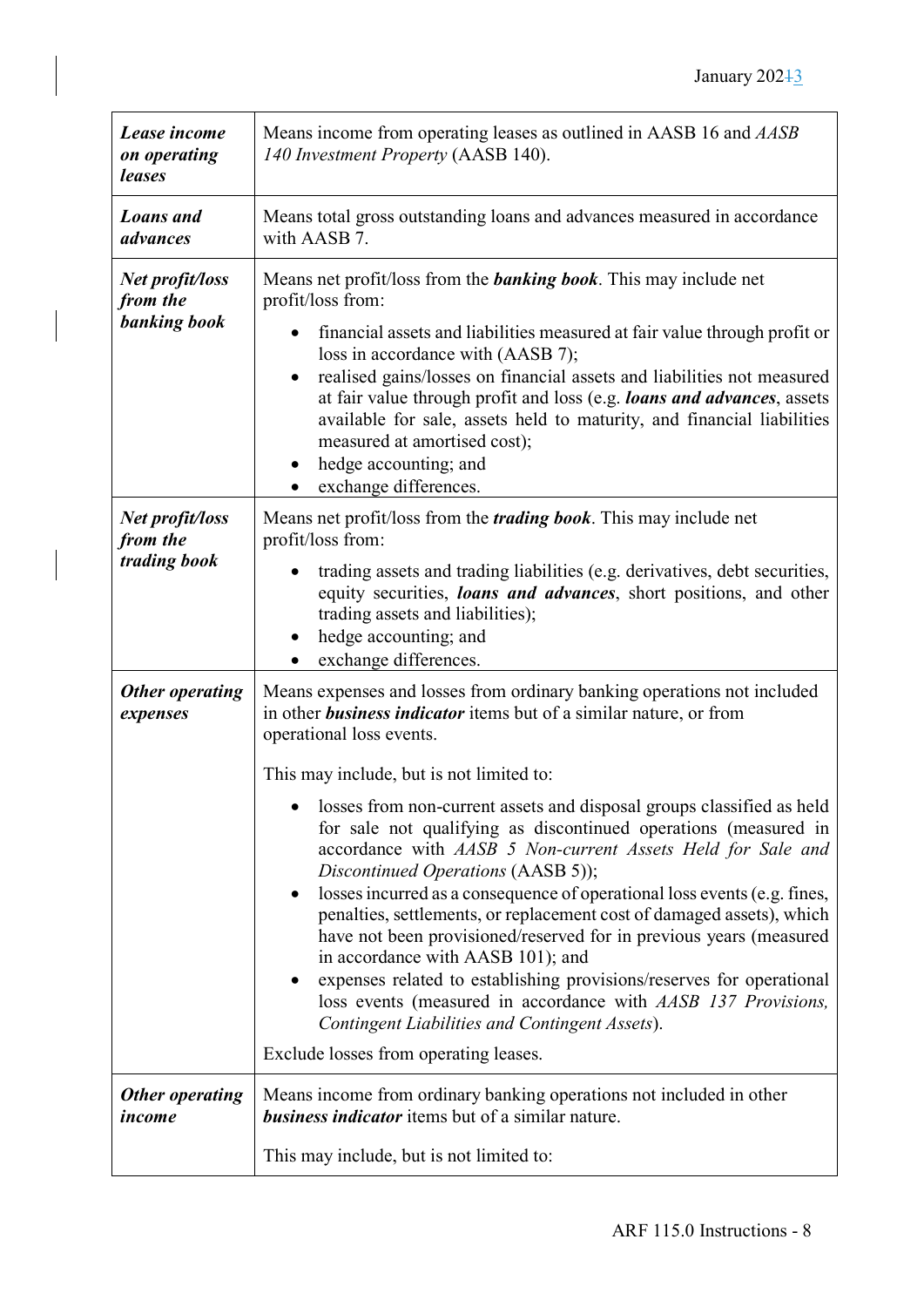|                                                                      | rental income from investment properties (measured in accordance<br>with AASB 140); and<br>gains from non-current assets and disposal groups classified as held<br>for sale and not qualifying as discontinued operations (measured in<br>accordance with AASB 101 and AASB 5).<br>Exclude income from operating leases.                                                                                                                                                                                                                                                                                                               |
|----------------------------------------------------------------------|----------------------------------------------------------------------------------------------------------------------------------------------------------------------------------------------------------------------------------------------------------------------------------------------------------------------------------------------------------------------------------------------------------------------------------------------------------------------------------------------------------------------------------------------------------------------------------------------------------------------------------------|
| <b>Property, plant</b><br>and equipment<br>under operating<br>leases | Means property, plant and equipment subject to an operating lease as<br>defined in AASB 16.                                                                                                                                                                                                                                                                                                                                                                                                                                                                                                                                            |
| <b>Total interest</b><br>expense                                     | Means interest expenses from all financial liabilities and other interest<br>expenses. This includes but is not limited to:<br>interest expenses from deposits, debt securities issued, financial<br>leases, and operating leases;<br>interest expenses from hedge accounting derivatives;<br>other interest expenses;<br>losses from leased assets; and<br>depreciation and impairment of operating leased assets.<br>Total interest expense is calculated as the sum of interest expense, interest<br>expense on lease liabilities, depreciation and amortisation expense, and<br>any adjustments to <i>total interest expense</i> . |
| <b>Trading book</b>                                                  | Has the meaning given in <i>Prudential Standard APS 116 Capital Adequacy</i> :<br>Market Risk.                                                                                                                                                                                                                                                                                                                                                                                                                                                                                                                                         |
| <b>Trading</b><br><b>securities</b>                                  | Has the same meaning as <i>securities held for trading</i> as defined in AASB 9.                                                                                                                                                                                                                                                                                                                                                                                                                                                                                                                                                       |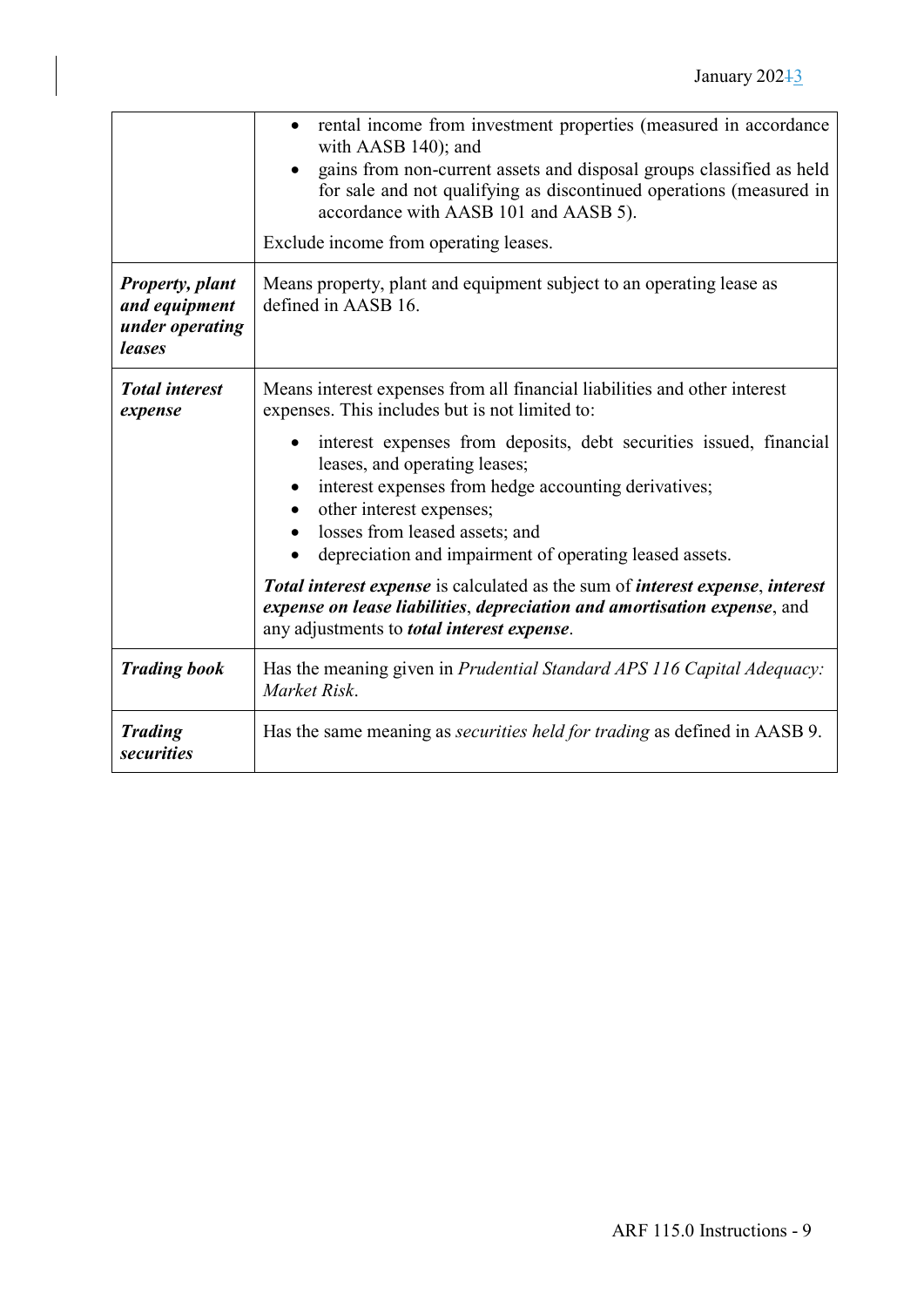## **Specific instructions**

## **Section A: Business indicator component**

Section A collects information on the components of an *ADI's business indicator*.

## **1.1 Interest, lease and dividend**

Item 1.1 collects information on interest, lease and *dividend income*, expenses and assets.

| Column 1            | Report the value as per the audited year-end financial statements from 2<br>years prior.<br>Column 1 is a derived column with the exception of the adjustment items<br>1.1.1.4.1, 1.1.1.4.2, 1.1.2.4.1, 1.1.2.4.2, 1.1.3.6.1, 1.1.3.6.2, 1.1.4.2.1 and<br>1.1.4.2.2. Report column 1 as the value in column 3 reported two years<br>before the current <i>reporting period</i> . |
|---------------------|----------------------------------------------------------------------------------------------------------------------------------------------------------------------------------------------------------------------------------------------------------------------------------------------------------------------------------------------------------------------------------|
| Column <sub>2</sub> | Report the value as per the previous audited year-end financial statements.<br>Column 2 is a derived column with the exception of the adjustment items<br>1.1.1.4.1, 1.1.1.4.2, 1.1.2.4.1, 1.1.2.4.2, 1.1.3.6.1, 1.1.3.6.2, 1.1.4.2.1 and<br>1.1.4.2.2. Report column 2 as the value in column 3 reported one year<br>before the current <i>reporting period</i> .               |
| Column 3            | Report the value as per the most recently audited year-end financial<br>statements.                                                                                                                                                                                                                                                                                              |

| <b>Item 1.1.1</b>   | Report the value of <i>interest income</i> earned during the relevant period.                                                                                                                |
|---------------------|----------------------------------------------------------------------------------------------------------------------------------------------------------------------------------------------|
|                     | Item 1.1.1 is a derived item. Report the value of <i>interest income</i> earned in<br>item 1.1.1 as the sum of items $1.1.1.1$ to $1.1.1.4$ inclusive.                                       |
| Item 1.1.1.1        | Report the value of <i>interest income calculated using the effective interest</i><br><i>method</i> earned during the relevant period.                                                       |
| <b>Item 1.1.1.2</b> | Report the value of <i>lease income on operating leases</i> earned during the<br>relevant period.                                                                                            |
| <b>Item 1.1.1.3</b> | Report the value of <i>interest income from financial leases</i> earned during<br>the relevant period.                                                                                       |
| <b>Item 1.1.1.4</b> | Report any adjustments to <i>interest income</i> for previous periods.                                                                                                                       |
|                     | Item 1.1.1.4 is a derived item. Report the value of adjustments to <i>interest</i><br><i>income</i> for previous periods in item 1.1.1.4 as the sum of item 1.1.1.4.1 and<br>item 1.1.1.4.2. |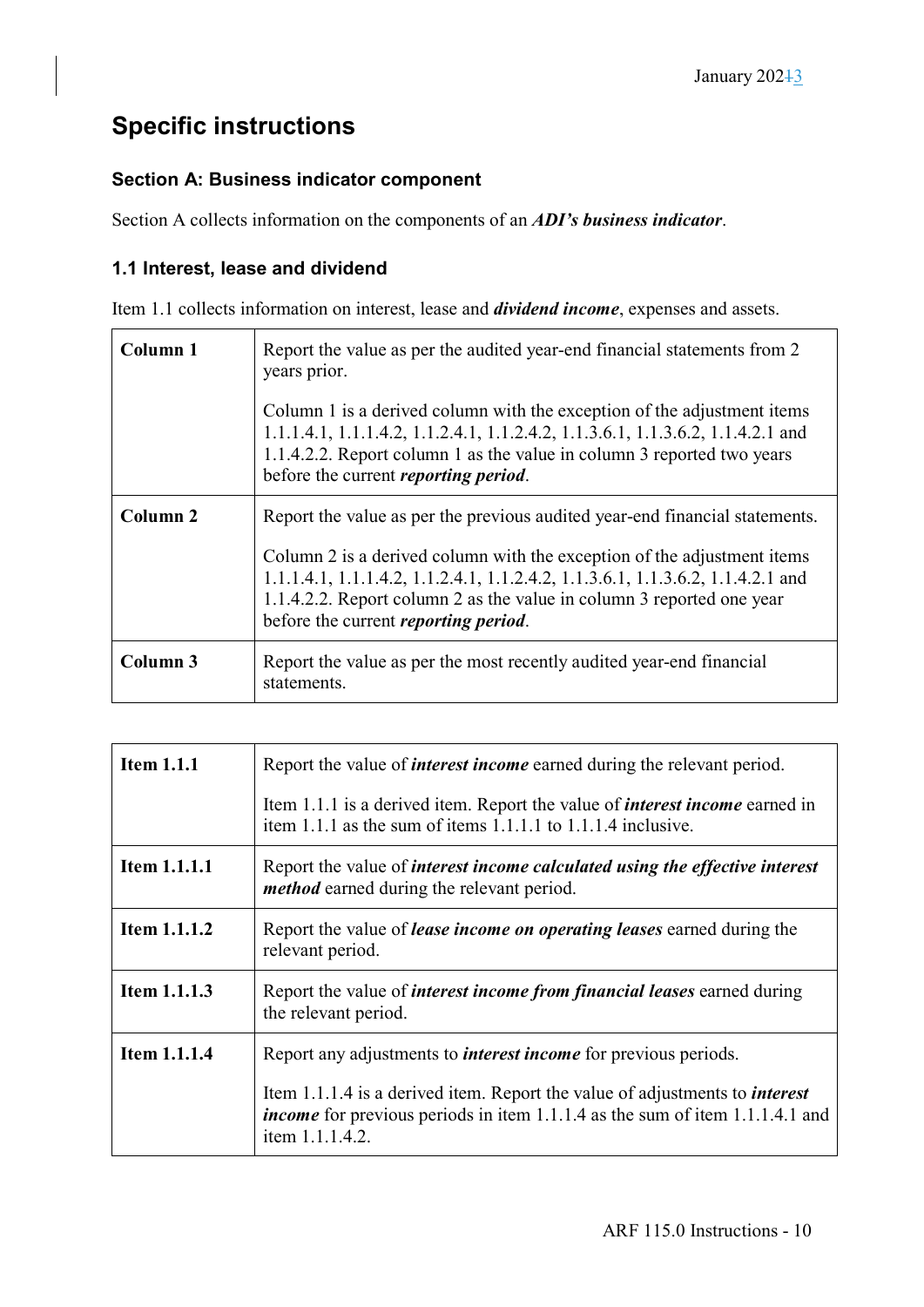| Item 1.1.1.4.1    | Report the value of any adjustments to <i>interest income</i> for previous periods<br>due to mergers and/or acquisitions.                                                                           |
|-------------------|-----------------------------------------------------------------------------------------------------------------------------------------------------------------------------------------------------|
| Item 1.1.1.4.2    | Report the value of any adjustments to <i>interest income</i> for previous periods<br>due to divestments.                                                                                           |
| <b>Item 1.1.2</b> | Report the value of <i>total interest expense</i> incurred during the relevant<br>period.                                                                                                           |
|                   | Item 1.1.2 is a derived item. Report the <i>total interest expense</i> in item 1.1.2<br>as the sum of items 1.1.2.1 to 1.1.2.4 inclusive.                                                           |
| Item 1.1.2.1      | Report the value of <i>interest expense</i> incurred during the relevant period.                                                                                                                    |
| Item 1.1.2.2      | Report the value of <i>interest expense on lease liabilities</i> incurred during the<br>relevant period.                                                                                            |
| Item 1.1.2.3      | Report the value of <i>depreciation and amortisation expense</i> incurred during<br>the relevant period.                                                                                            |
| Item 1.1.2.4      | Report the value of any adjustments to <i>total interest expense</i> for previous<br>periods.                                                                                                       |
|                   | Item 1.1.2.4 is a derived item. Report the value of adjustments to <i>total</i><br><i>interest expense</i> for previous periods in item 1.1.2.4 as the sum of item<br>1.1.2.4.1 and item 1.1.2.4.2. |
| Item 1.1.2.4.1    | Report the value of any adjustments to <i>total interest expense</i> for previous<br>periods due to mergers and/or acquisitions.                                                                    |
| Item 1.1.2.4.2    | Report the value of any adjustments to <i>total interest expense</i> for previous<br>periods due to divestments.                                                                                    |
| <b>Item 1.1.3</b> | Report the value of <i>interest-earning assets</i> as at the end of the relevant<br>period.                                                                                                         |
|                   | Item 1.1.3 is a derived item. Report the value of <i>interest-earning assets</i> in<br>item 1.1.3 as the sum of items 1.1.3.1 to 1.1.3.6 inclusive.                                                 |
| Item 1.1.3.1      | Report the value of <b><i>loans and advances</i></b> as at the end of the relevant period.                                                                                                          |
| Item 1.1.3.2      | Report the value of <i>trading securities</i> as at the end of the relevant period.                                                                                                                 |
| Item 1.1.3.3      | Report the value of <i>investment securities</i> as at the end of the relevant<br>period.                                                                                                           |
| Item 1.1.3.4      | Report the value of <i>property</i> , <i>plant and equipment under operating leases</i><br>as at the end of the relevant period.                                                                    |
| Item 1.1.3.5      | Report the value of <i>finance lease receivables</i> as at the end of the relevant<br>period.                                                                                                       |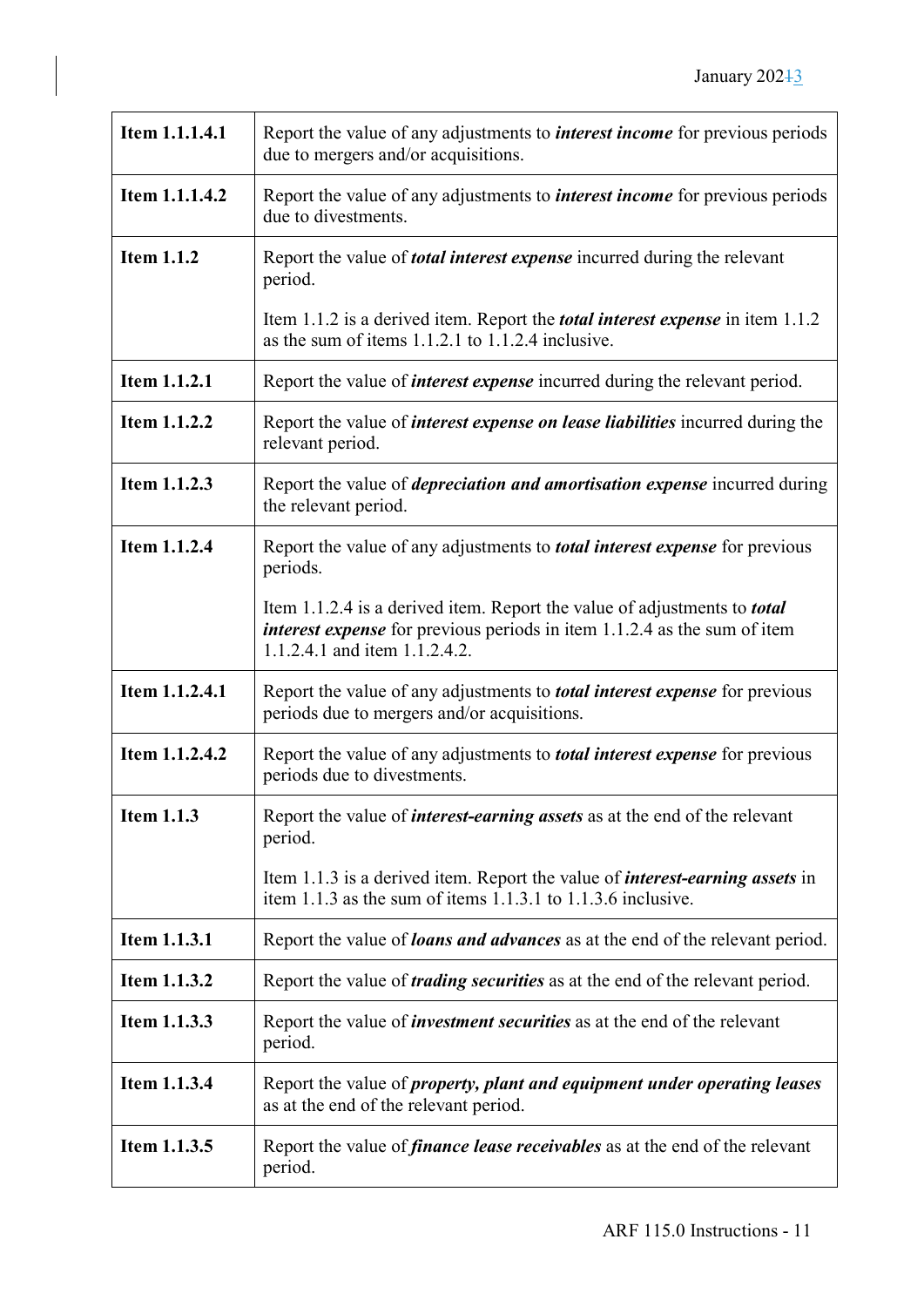| Item 1.1.3.6      | Report any adjustments to <i>interest-earning assets</i> for previous periods.                                                                                                                  |
|-------------------|-------------------------------------------------------------------------------------------------------------------------------------------------------------------------------------------------|
|                   | Item 1.1.3.6 is a derived item. Report the value of adjustments to <i>interest</i> -<br>earning assets for previous periods in item 1.1.3.6 as the sum of item<br>1.1.3.6.1 and item 1.1.3.6.2. |
| Item 1.1.3.6.1    | Report the value of any adjustments to <i>interest-earning assets</i> for previous<br>periods due to mergers and/or acquisitions.                                                               |
| Item 1.1.3.6.2    | Report the value of any adjustments to <i>interest-earning assets</i> for previous<br>periods due to divestments.                                                                               |
| <b>Item 1.1.4</b> | Report the value of <i>dividend income</i> earned during the relevant period.                                                                                                                   |
|                   | Item 1.1.4 is a derived item. Report the value of <i>dividend income</i> as the<br>sum of item 1.1.4.1 and item 1.1.4.2.                                                                        |
| Item 1.1.4.1      | Report the value of <i>dividend income</i> earned during the relevant period.                                                                                                                   |
| Item 1.1.4.2      | Report any <i>dividend income</i> adjustments for previous periods.                                                                                                                             |
|                   | Item 1.1.4.2 is a derived item. Report the value of adjustments to <i>dividend</i><br><i>income</i> for previous periods in item 1.1.4.2 as the sum of item 1.1.4.2.1 and<br>item 1.1.4.2.2.    |
| Item 1.1.4.2.1    | Report the value of any adjustments to <i>dividend income</i> for previous<br>periods due to mergers and/or acquisitions.                                                                       |
| Item 1.1.4.2.2    | Report the value of any adjustments to <i>dividend income</i> for previous<br>periods due to divestments.                                                                                       |

## **1.2 Services**

Item 1.2 collects information on income and expenses related to services.

| Column 1 | Report the value as per the audited year-end financial statements from 2<br>years prior.<br>Column 1 is a derived column with the exception of the adjustment items<br>1.2.1.2.1, 1.2.1.2.2, 1.2.2.2.1, 1.2.2.2.2, 1.2.3.2.1, 1.2.3.2.2, 1.2.4.2.1 and                              |
|----------|-------------------------------------------------------------------------------------------------------------------------------------------------------------------------------------------------------------------------------------------------------------------------------------|
|          | 1.2.4.2.2. Report column 1 as the value in column 3 reported two years<br>before the current <i>reporting period</i> .                                                                                                                                                              |
| Column 2 | Report the value as per the previous audited year-end financial statements.                                                                                                                                                                                                         |
|          | Column 2 is a derived column with the exception of the adjustment items<br>1.2.1.2.1, 1.2.1.2.2, 1.2.2.2.1, 1.2.2.2.2, 1.2.3.2.1, 1.2.3.2.2, 1.2.4.2.1 and<br>1.2.4.2.2. Report column 2 as the value in column 3 reported one year<br>before the current <i>reporting period</i> . |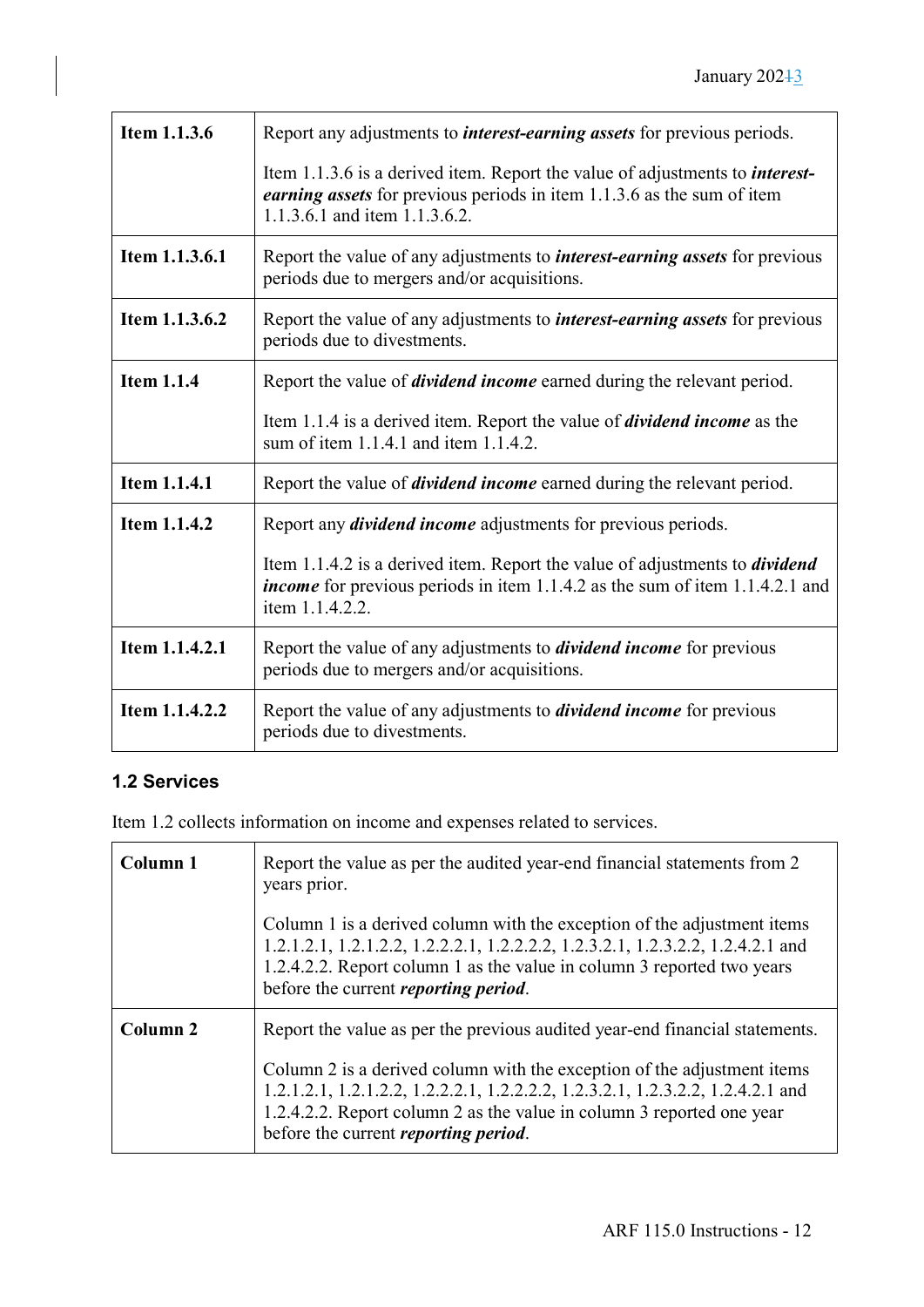| Column 3 | Report the value as per the most recently audited year-end financial |
|----------|----------------------------------------------------------------------|
|          | statements.                                                          |

| <b>Item 1.2.1</b> | Report the value of <i>fee and commission income</i> earned during the relevant                                                                                                                  |
|-------------------|--------------------------------------------------------------------------------------------------------------------------------------------------------------------------------------------------|
|                   | period.                                                                                                                                                                                          |
|                   | Item 1.2.1 is a derived item. Report value of fee and commission income in<br>item 1.2.1 as the sum of item 1.2.1.1 and item $1.2.1.2$ .                                                         |
| Item 1.2.1.1      | Report the value of fee and commission income earned during the relevant<br>period.                                                                                                              |
| Item 1.2.1.2      | Report any <i>fee and commission income</i> adjustments for previous periods.                                                                                                                    |
|                   | Item 1.2.1.2 is a derived item. Report the value of fee and commission<br><i>income</i> adjustments in item 1.2.1.2 as the sum of item 1.2.1.2.1 and item<br>1.2.1.2.2.                          |
| Item 1.2.1.2.1    | Report the value of any adjustments to <i>fee and commission income</i> for<br>previous periods due to mergers and/or acquisitions.                                                              |
| Item 1.2.1.2.2    | Report the value of any adjustments to <i>fee and commission income</i> for<br>previous periods due to divestments.                                                                              |
| <b>Item 1.2.2</b> | Report the value of <i>fee and commission expense</i> incurred during the<br>relevant period.                                                                                                    |
|                   | Item 1.2.2 is a derived item. Report the value of fee and commission<br>expense in item 1.2.2 as the sum of item 1.2.2.1 and item 1.2.2.2.                                                       |
| Item 1.2.2.1      | Report fee and commission expense incurred during the relevant period.                                                                                                                           |
| Item 1.2.2.2      | Report any <i>fee and commission expense</i> adjustments for previous periods.                                                                                                                   |
|                   | Item 1.2.2.2 is a derived item. Report the value of adjustments to fee and<br><i>commission expense</i> for previous periods in item 1.2.2.2 as the sum of item<br>1.2.2.2.1 and item 1.2.2.2.2. |
| Item 1.2.2.2.1    | Report the value of any adjustments to <i>fee and commission expense</i> for<br>previous periods due to mergers and/or acquisitions.                                                             |
| Item 1.2.2.2.2    | Report the value of any adjustments to <i>fee and commission expense</i> for<br>previous periods due to divestments.                                                                             |
| <b>Item 1.2.3</b> | Report the value of <i>other operating income</i> earned during the relevant<br>period.                                                                                                          |
|                   | Item 1.2.3 is a derived item. Report the value of <i>other operating income</i> in<br>item 1.2.3 as the sum of item 1.2.3.1 and item $1.2.3.2$ .                                                 |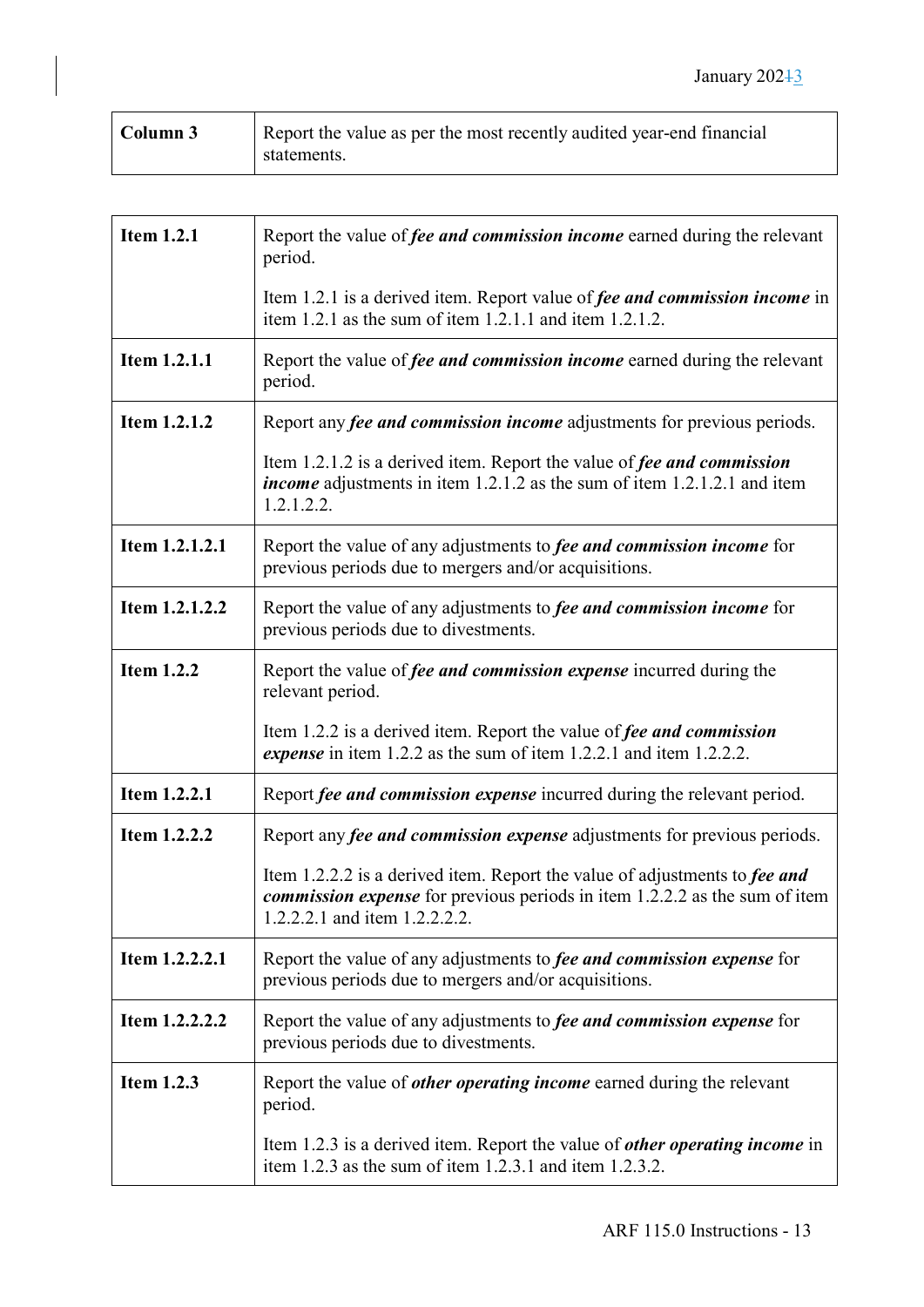| Item 1.2.3.1      | Report the value of <i>other operating income</i> earned during the relevant<br>period.                                                                                                              |
|-------------------|------------------------------------------------------------------------------------------------------------------------------------------------------------------------------------------------------|
| Item 1.2.3.2      | Report any <i>other operating income</i> adjustments for previous periods.                                                                                                                           |
|                   | Item 1.2.3.2 is a derived item. Report the value of <i>other operating income</i><br>adjustments in item 1.2.3.2 as the sum of item 1.2.3.2.1 and item 1.2.3.2.2.                                    |
| Item 1.2.3.2.1    | Report the value of any adjustments to <i>other operating income</i> for<br>previous periods due to mergers and/or acquisitions.                                                                     |
| Item 1.2.3.2.2    | Report the value of any adjustments to <i>other operating income</i> for<br>previous periods due to divestments.                                                                                     |
| <b>Item 1.2.4</b> | Report the value of <i>other operating expenses</i> incurred during the relevant<br>period.                                                                                                          |
|                   | Item 1.2.4 is a derived item. Report the value of <i>other operating expenses</i><br>in item 1.2.4 as the sum of item 1.2.4.1 and item $1.2.4.2$ .                                                   |
| Item 1.2.4.1      | Report the value of <i>other operating expenses</i> incurred during the relevant<br>period.                                                                                                          |
| Item 1.2.4.2      | Report any adjustments to <i>other operating expenses</i> for previous periods.                                                                                                                      |
|                   | Item 1.2.4.2 is a derived item. Report the value of adjustments to <i>other</i><br><i>operating expense</i> for previous periods in item 1.2.4.2 as the sum of item<br>1.2.4.2.1 and item 1.2.4.2.2. |
| Item 1.2.4.2.1    | Report the value of any adjustments to <i>other operating expenses</i> for<br>previous periods due to mergers and/or acquisitions.                                                                   |
| Item 1.2.4.2.2    | Report the value of any adjustments to <i>other operating expenses</i> for<br>previous periods due to divestments.                                                                                   |

## **1.3 Financial**

Item 1.3 collects information on net profit/loss from the trading and *banking book*.

| Column 1 | Report the value as per the audited year-end financial statements from 2<br>years prior.<br>Column 1 is a derived column with the exception of the adjustment items                                                                  |
|----------|--------------------------------------------------------------------------------------------------------------------------------------------------------------------------------------------------------------------------------------|
|          | 1.3.1.2.1, 1.3.1.2.2, 1.3.2.2.1 and 1.3.2.2.2. Report column 1 as the value in<br>column 3 reported two years before the current <i>reporting period</i> .                                                                           |
| Column 2 | Report the value as per the previous audited year-end financial statements.                                                                                                                                                          |
|          | Column 2 is a derived column with the exception of the adjustment items<br>1.3.1.2.1, 1.3.1.2.2, 1.3.2.2.1 and 1.3.2.2.2. Report column 2 as the value in<br>column 3 reported one year before the current <i>reporting period</i> . |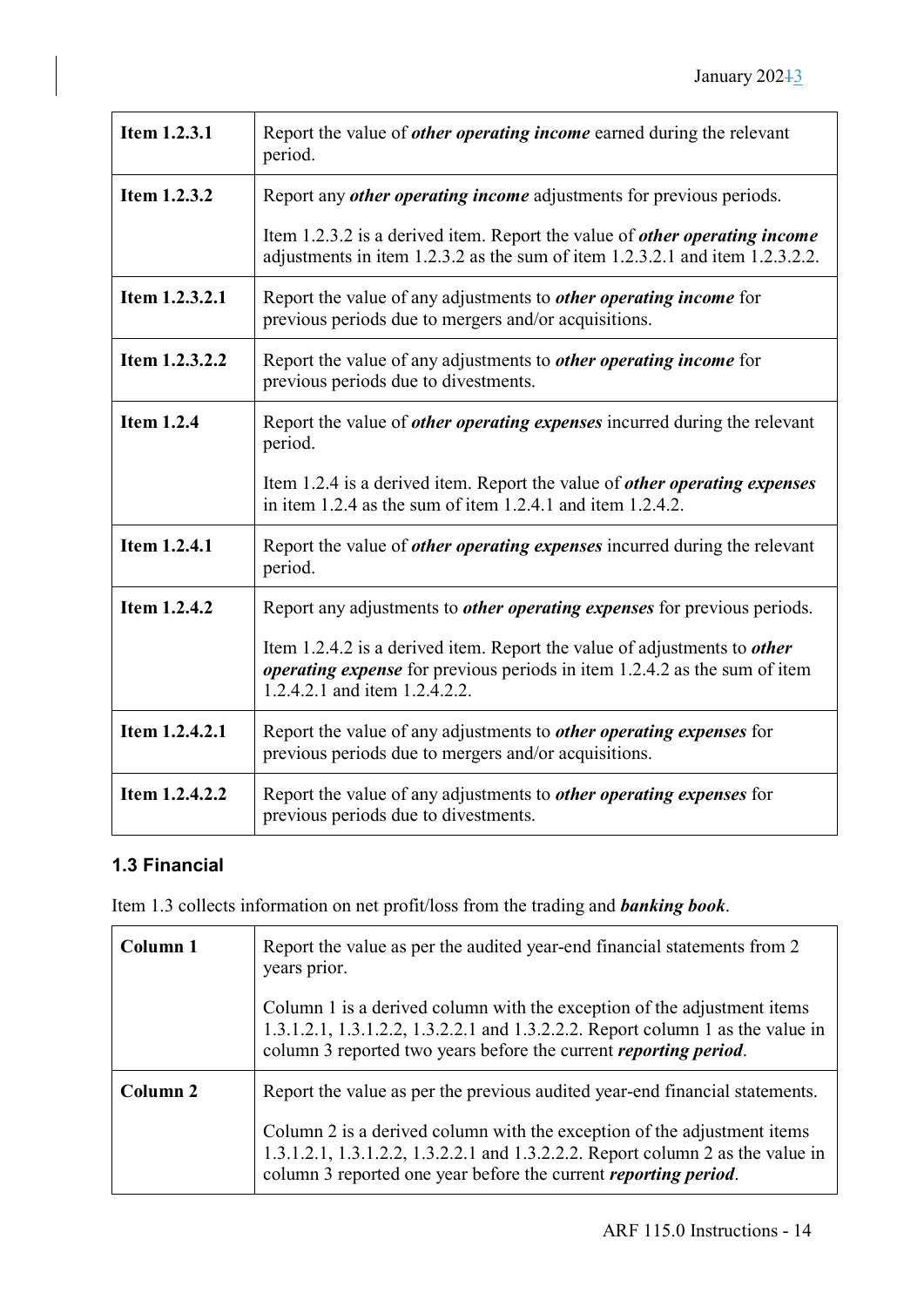| Column 3 | Report the value as per the most recently audited year-end financial |
|----------|----------------------------------------------------------------------|
|          | statements.                                                          |

| <b>Item 1.3.1</b> | Report the <i>net profit/loss from the trading book</i> for the relevant period.                                                                                                                                   |
|-------------------|--------------------------------------------------------------------------------------------------------------------------------------------------------------------------------------------------------------------|
|                   | Item 1.3.1 is a derived item. Report the <i>net profit/loss from the trading</i><br><b>book</b> in item 1.3.1 as the sum of item 1.3.1.1 and item 1.3.1.2.                                                         |
| Item 1.3.1.1      | Report the <i>net profit/loss from the trading book</i> for the relevant period.                                                                                                                                   |
| Item 1.3.1.2      | Report any adjustments to <i>net profit/loss from the trading book</i> for<br>previous periods.                                                                                                                    |
|                   | Item 1.3.1.2 is a derived item. Report the value of adjustments to <i>net</i><br><i>profit/loss from the trading book</i> for previous periods in item 1.3.1.2 as the<br>sum of item 1.3.1.2.1 and item 1.3.1.2.2. |
| Item 1.3.1.2.1    | Report the value of any adjustments to <i>net profit/loss from the trading</i><br><b>book</b> for previous periods due to mergers and/or acquisitions.                                                             |
| Item 1.3.1.2.2    | Report the value of any adjustments to net profit/loss from the trading<br><b>book</b> for previous periods due to divestments.                                                                                    |
| <b>Item 1.3.2</b> | Report the net profit/loss from the banking book for the relevant period.                                                                                                                                          |
|                   | Item 1.3.2 is a derived item. Report the <i>net profit/loss from the banking</i><br><b>book</b> in item 1.3.2 as the sum of item 1.3.2.1 and item 1.3.2.2.                                                         |
| Item 1.3.2.1      | Report the <i>net profit/loss from the banking book</i> for the relevant period.                                                                                                                                   |
| Item 1.3.2.2      | Report any adjustments to <i>net profit/loss from the banking book</i> for<br>previous periods.                                                                                                                    |
|                   | Item 1.3.2.2 is a derived item. Report the value of adjustments to <i>net</i><br><i>profit/loss from the banking book</i> in item 1.3.2.2 as the sum of item<br>1.3.2.2.1 and item 1.3.2.2.2.                      |
| Item 1.3.2.2.1    | Report the value of any adjustments to <i>net profit/loss from the banking</i><br><b>book</b> for previous periods due to mergers and/or acquisitions.                                                             |
| Item 1.3.2.2.2    | Report the value of any adjustments to <i>net profit/loss from the banking</i><br><b>book</b> for previous periods due to divestments.                                                                             |

## **Section B: Operational risk regulatory capital summary**

 $\blacksquare$ 

| Column 1 | Report the value as per the most recently audited year-end financial |
|----------|----------------------------------------------------------------------|
|          | statements.                                                          |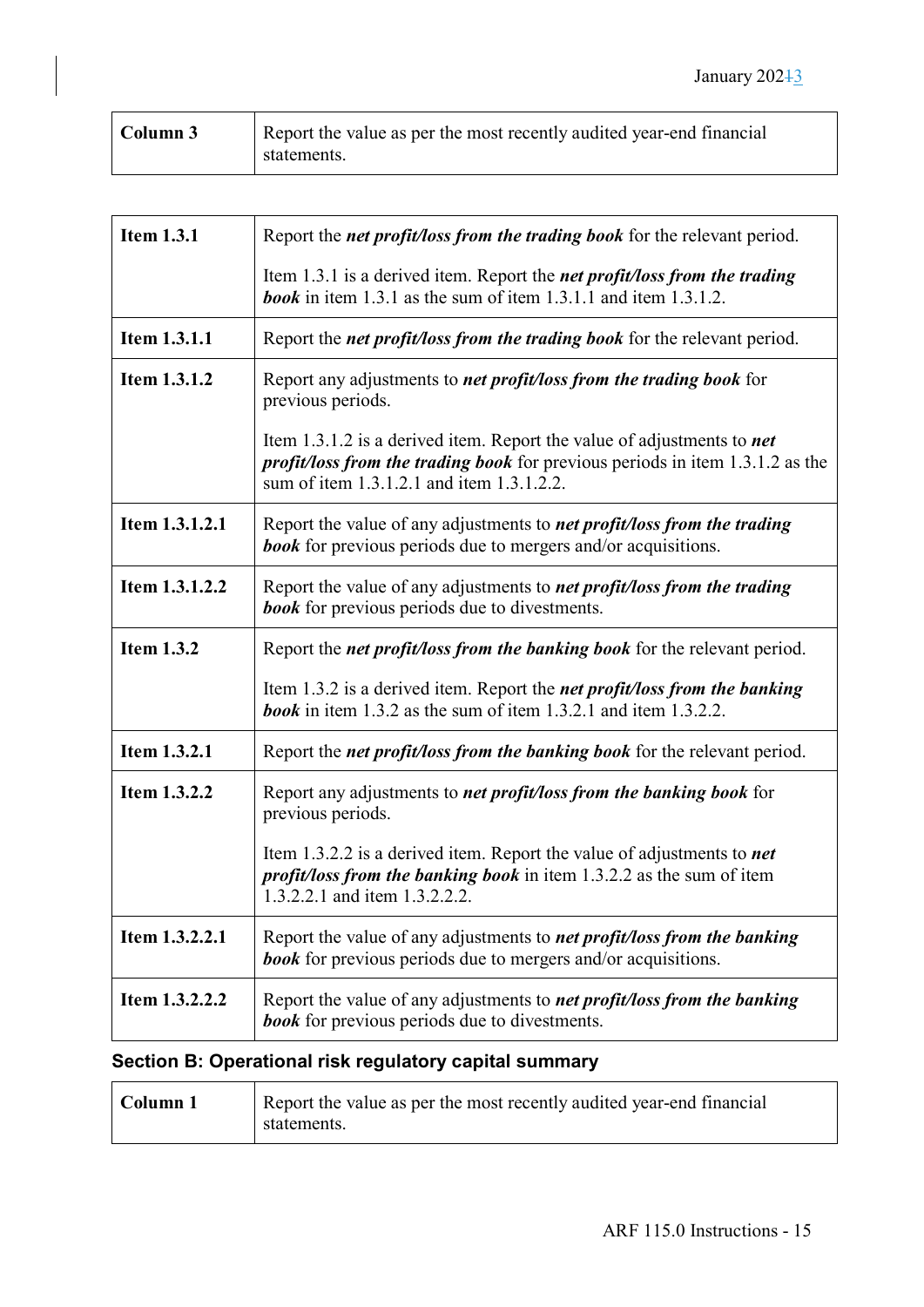| Item 2            | Report the business indicator.                                                                                                                        |
|-------------------|-------------------------------------------------------------------------------------------------------------------------------------------------------|
|                   | Item 2 is a derived item. Report the <b>business indicator</b> in item 2 as defined<br>by the following formula:                                      |
|                   | $ILDC + SC + FC$                                                                                                                                      |
|                   | where:                                                                                                                                                |
|                   | interest, leases, and dividend component $(ILDC)$ = minimum [interest]<br>component, asset component] + dividend component; and                       |
|                   | services component (SC) = other operating component + fee and<br>commission component; and                                                            |
|                   | financial component $(FC)$ = <i>trading book</i> component + <i>banking book</i><br>component.                                                        |
|                   | <b>ILDC</b>                                                                                                                                           |
|                   | The interest component is calculated as the average of:                                                                                               |
|                   | the absolute value of: item 1.1.1 (column 1) – item 1.1.2 (column 1),<br>the absolute value of: item 1.1.1 (column 2) – item 1.1.2 (column 2),<br>and |
|                   | the absolute value of: item 1.1.1 (column 3) – item 1.1.2 (column 3).                                                                                 |
|                   | The asset component is calculated as 2.25 per cent multiplied by the<br>average of item 1.1.3 for columns 1, 2, and 3.                                |
|                   | The dividend component is calculated as the average of item 1.1.4 for<br>columns $1, 2$ , and $3$ .                                                   |
|                   | $\underline{\mathbf{SC}}$                                                                                                                             |
|                   | The other operating component is calculated as the maximum of:                                                                                        |
|                   | the average of item 1.2.3 for columns 1, 2, and 3, and<br>the average of item 1.2.4 for columns 1, 2, and 3.                                          |
|                   | The fee and commission component is calculated as the maximum of:                                                                                     |
|                   | the average of item 1.2.1 for columns 1, 2, and 3, and<br>the average of item $1.2.2$ for columns 1, 2, and 3.                                        |
|                   | $\underline{FC}$                                                                                                                                      |
|                   | The <i>trading book</i> component is calculated as the average of the absolute<br>value of item 1.3.1 for columns 1, 2, and 3.                        |
|                   | The <b>banking book</b> component is calculated as the average of the absolute<br>value of item 1.3.2 for columns 1, 2, and 3.                        |
| Item <sub>3</sub> | Report the operational risk regulatory capital requirement.                                                                                           |